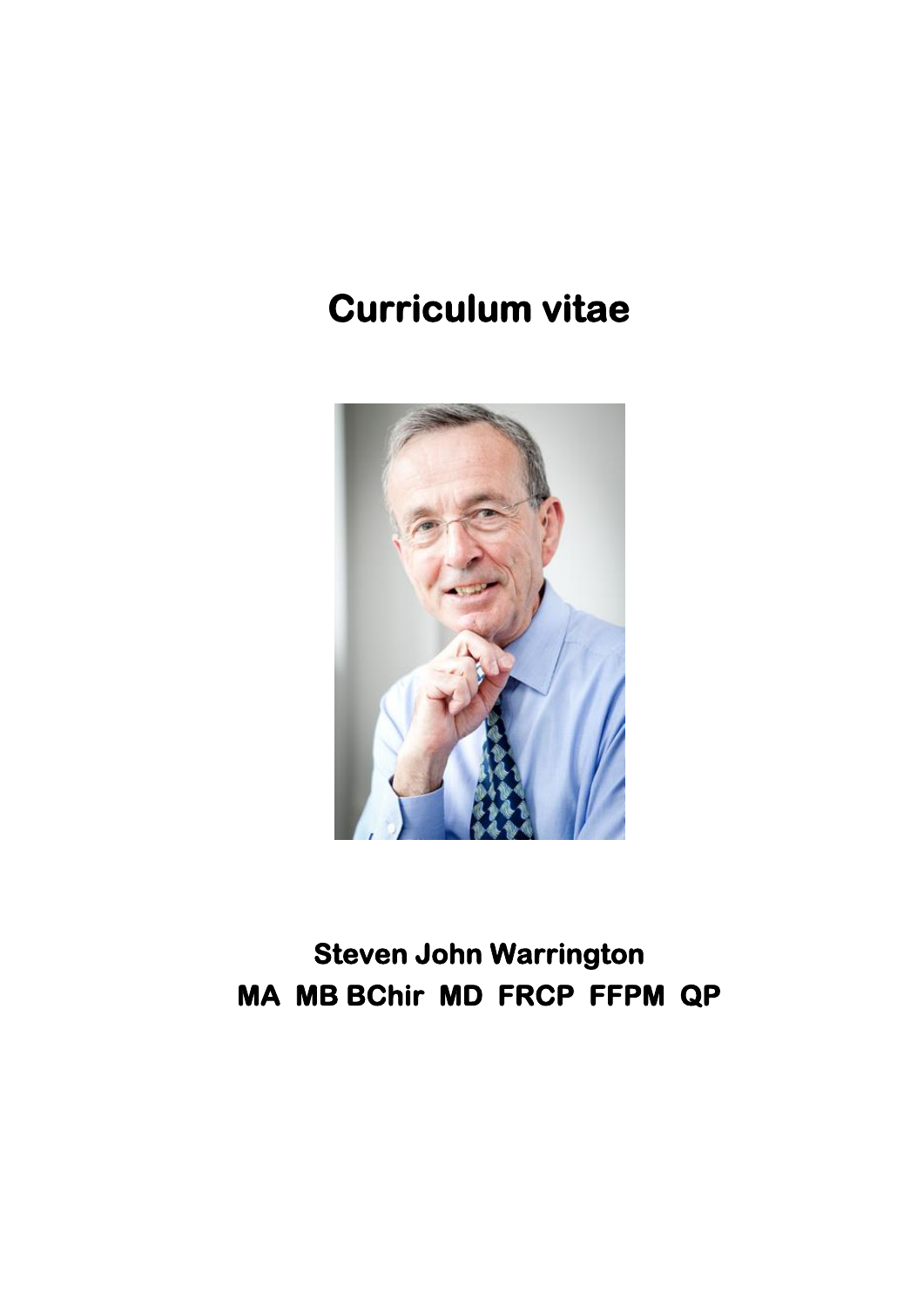| University            | Cambridge (St John's College) |      |                                           |
|-----------------------|-------------------------------|------|-------------------------------------------|
| <b>Medical School</b> | London                        |      | St Bartholomew's Hospital Medical College |
| Qualifications        | BA                            | 1968 | Cambridge                                 |
|                       | MB BChir                      | 1971 | Cambridge                                 |
|                       | МA                            | 1972 | Cambridge                                 |
|                       | MRCP (UK)                     | 1974 | London                                    |
|                       | MD                            | 1984 | Cambridge                                 |
|                       | <b>FFPM</b>                   | 1990 | RCP, London                               |
|                       | FRCP                          | 1991 | London                                    |
|                       | QP                            | 2004 |                                           |

# **Accreditation by Royal College of Physicians**

|  |  |  | 1) General (Internal) Medicine |
|--|--|--|--------------------------------|
|--|--|--|--------------------------------|

2) Clinical Pharmacology and Therapeutics

| Awards                               |                                    |      |
|--------------------------------------|------------------------------------|------|
| St John's College<br>Cambridge       | Rolleston Entrance Exhibition      | 1965 |
|                                      | Wright Prize                       | 1966 |
|                                      | Rolleston Scholarship              | 1967 |
| Cambridge University                 | First Class Honours                | 1968 |
| St Bartholomew's<br>Hospital, London | Brackenbury Scholarship in Surgery | 1971 |
|                                      | Roxburgh Prize in Dermatology      | 1971 |

# **Previous Appointments**

| $1971 - 1972$ | House Officer to Surgical Professorial Unit, and in<br>Cardiology, Nephrology and General Medicine,<br>St Bartholomew's Hospital, London |
|---------------|------------------------------------------------------------------------------------------------------------------------------------------|
| $1972 - 1974$ | Senior House Officer and Registrar in General Medicine<br>Farnborough Hospital, Kent                                                     |
| $1974 - 1975$ | Resident Medical Officer<br>National Heart Hospital, London                                                                              |
| $1975 - 1977$ | Research Fellow in Cardiology and<br>Clinical Pharmacology, St Bartholomew's Hospital                                                    |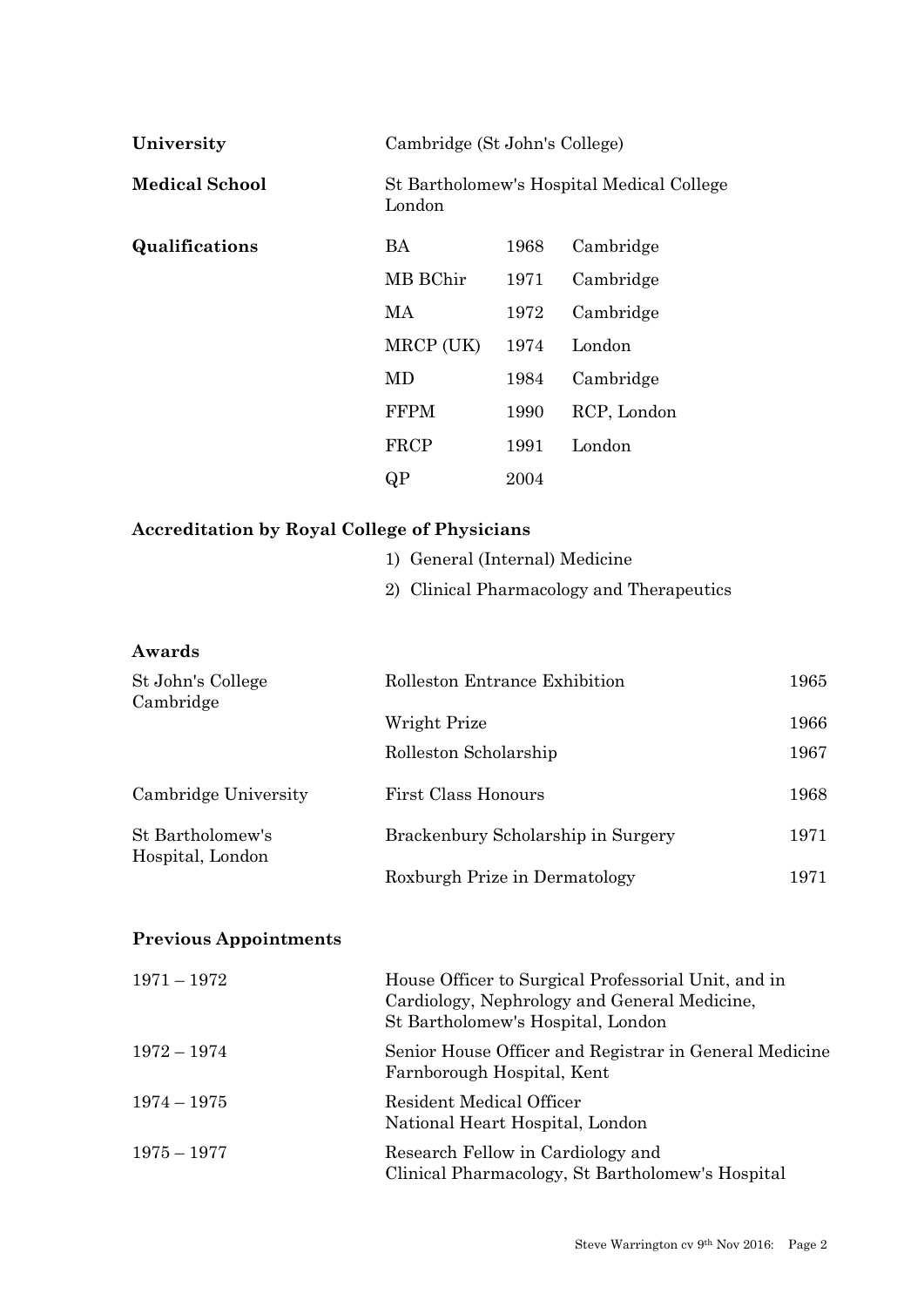| $1977 - 1981$               | Lecturer in Clinical Pharmacology<br>St Bartholomew's Hospital Medical College                        |
|-----------------------------|-------------------------------------------------------------------------------------------------------|
|                             | Honorary Senior Registrar in General Medicine and<br>Clinical Pharmacology, St Bartholomew's Hospital |
| $1981 - 1993$               | Medical Director<br>Charterhouse Clinical Research Unit, London                                       |
| $1993 - 2012$               | Medical Director<br>Hammersmith Medicines Research Limited, London                                    |
| <b>Present Appointments</b> |                                                                                                       |
|                             | Chief Medical Adviser                                                                                 |
|                             | Director of the HMR Laboratory                                                                        |
|                             | Hammersmith Medicines Research Limited<br>Cumberland Avenue, London NW10 7EW                          |

Honorary Lecturer in clinical pharmacology St Bartholomew's Hospital Medical College

**Experience in Clinical Pharmacology**

#### *Research experience*

- extensive experience from 1975 onwards in Phase I of pharmaceutical development, including the assessment of tolerability, pharmacokinetics and pharmacodynamics of new and existing drugs
- design and execution of studies in Phase II and III of drug development
- assessment of drug action and handling in man, including the following range of techniques:

#### *Cardiovascular*

- Doppler aortic velography
- electrocardiography conventional 12-lead
	- high speed, high gain
- exercise testing
- forearm plethysmography
- isoprenaline sensitivity testing
- phenylephrine pressor testing
- systolic time intervals
- 24h ambulatory ECG monitoring
- tyramine pressor testing
- venous reflex response

#### *Central Nervous System*

- analgesia dental pulp stimulation
	- forearm ischaemia
- ataxiameter
- cognitive function testing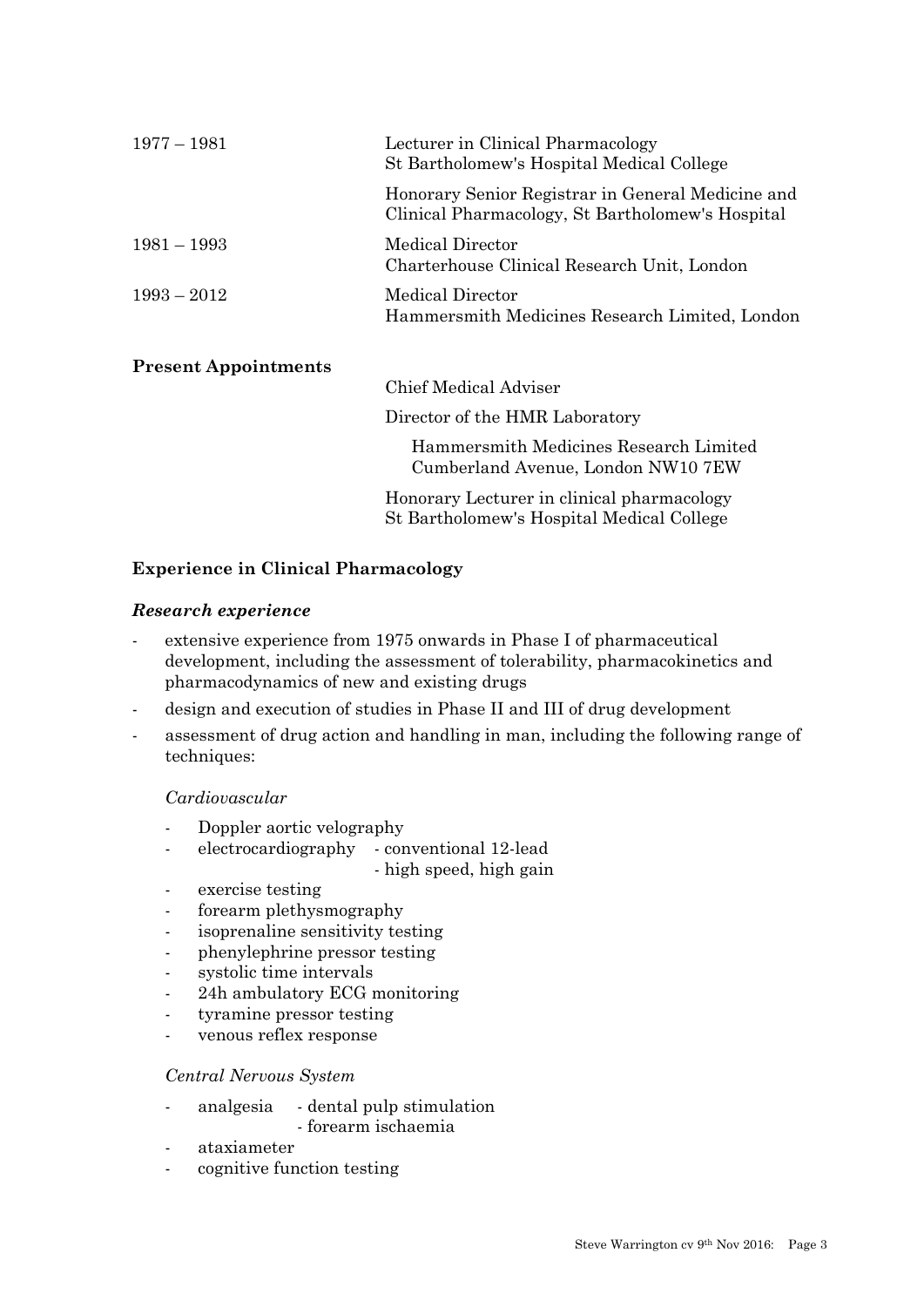- critical flicker fusion frequency threshold
- simple and choice reaction times
- visual analogue rating scales

#### *Dermatology*

- absorption of topical preparations, including radiolabelled materials
- histamine weal generation
- irritancy and sensitisation testing
- suction blister generation and fluid sampling
- measurement of local anaesthetic effects

#### *Endocrinology*

- adrenocortical suppression testing
- calcitonin dynamics
- glucose-insulin relationships
- prolactin suppression and stimulation

#### *Gastrointestinal*

- appetite and food consumption
- gastric pH monitoring
- gastric titratable acid output
- pentagastrin stimulation test
- intragastric drug infusion
- intrajejunal catheter placement and drug injection
- rectal bioavailability
- saliva output measurement dental roll method
- 

- infra-red video

- Parafilm chewing method
- ${}^{51}$ Cr-labelled red cell loss
- supervision of subjects undergoing upper GI endoscopy

#### *Haematology*

- bleeding time
- measures of coagulation
- platelet aggregometry

#### *Ophthalmology*

- accommodation near-point & visual acuity
- intra-ocular pressure measurement non-contact tonometer
	- Goldmann method
- ophthalmoscopy
- pupillometry pupil gauge
- slit-lamp examination

# *Urogenital*

- renal enzyme excretion
- penile tactile sensitivity
- seminal fluid drug kinetics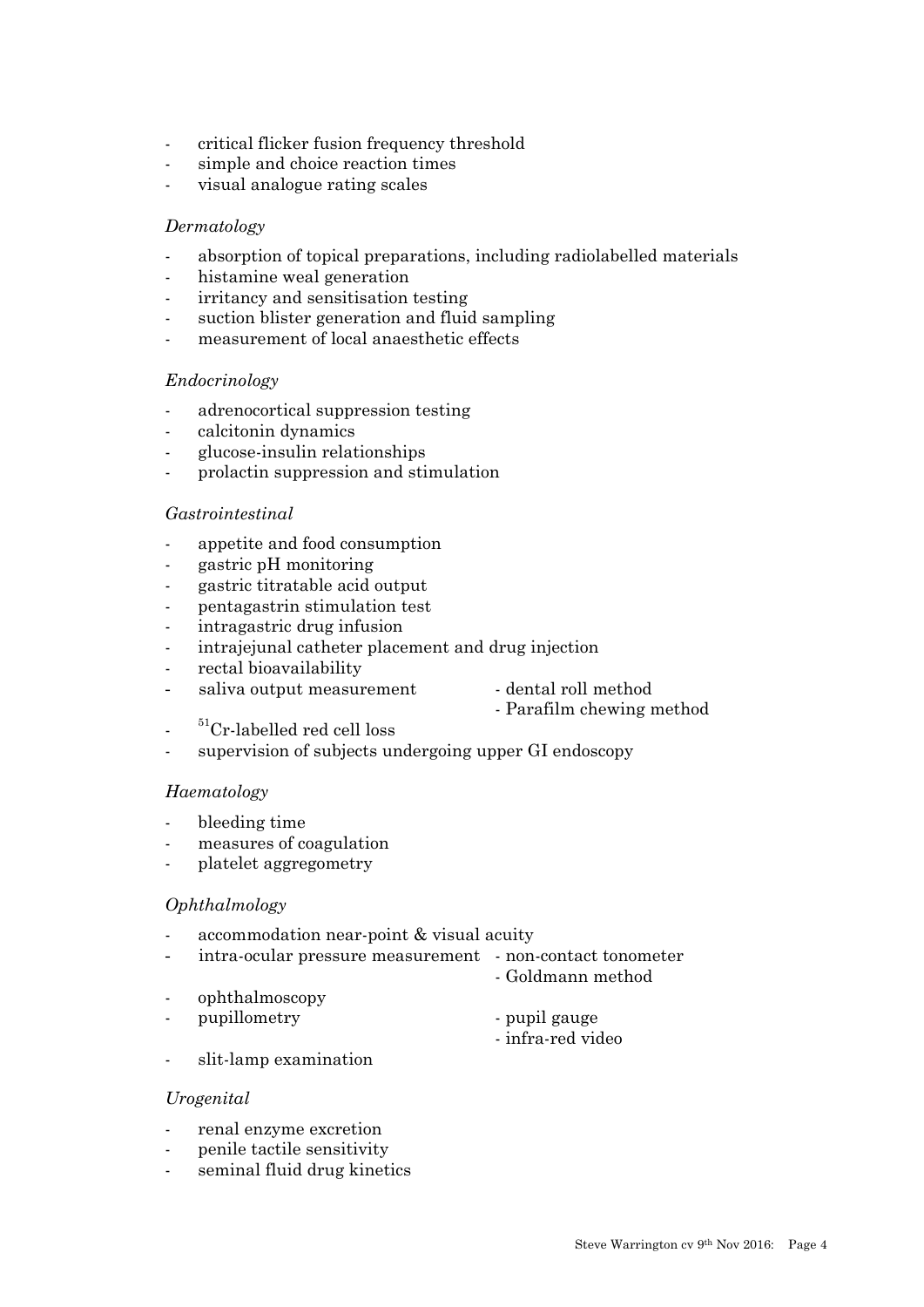- sperm motility
- vaginal bioavailability
- urinary flow rate

#### *Respiratory*

- exercise bronchodilatation
- computer spirometry
- histamine challenge
- citric acid aerosol induced cough model
- supervision of subjects undergoing broncho-alveolar lavage
- nasal insufflation of drugs

#### *Metabolic*

- ADME studies with  ${}^{14}$ C and  ${}^{3}$ H labelled compounds 31 compounds in all
- interaction studies with hypoglycaemic drugs

#### **Clinical Pharmacology experience**

- management of patients with epilepsy and status epilepticus
- advising on management of patients who fail to respond to drug therapy
- interpretation of plasma concentrations of drugs including anti-convulsants, antidysrhythmics, digoxin and antidepressants
- management of drug overdosage

#### **General Medical Experience**

#### *Patient care*

Care of patients in:

- General Medical Wards and Outpatients
- Nephrology Unit
- Chest Unit
- Intensive Care Unit
- Coronary Care Unit
- Mobile Coronary Care Unit
- Hypertension Clinic

Care of adults and children with heart disease, including patients undergoing open heart surgery.

Care of patients referred from Chalfont Centre for Epilepsy for control of intractable fits and for other unrelated medical and surgical problems.

#### *Therapeutic Techniques*

- peritoneal dialysis
- temporary pacemaker insertion
- permanent pacemaker implantation
- treatment of cardiac failure with intra-aortic balloon counter-pulsation
- cardiopulmonary resuscitation: completed Barts ACLS Course
- elective and emergency cardiac defibrillation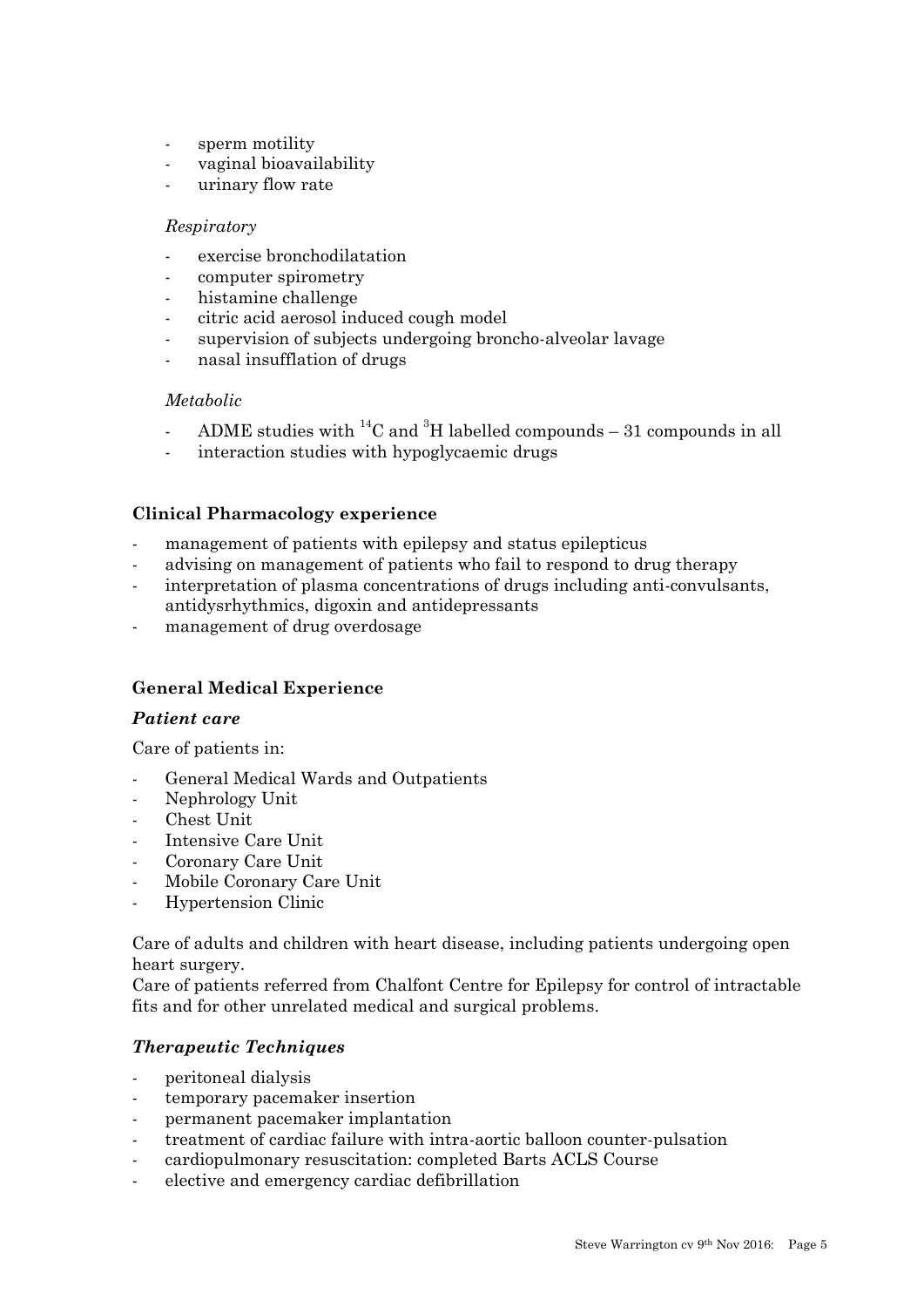## *Diagnostic Techniques*

- left and right heart catheterisation
- coronary angiography including Sones' technique
- central venous and pulmonary arterial pressure monitoring
- echocardiography
- phono- and apex-cardiography
- exercise ECG testing
- 24-hour dynamic ECG monitoring
- sigmoidoscopy
- liver and pleural biopsy

#### *Teaching Experience*

Lecturing to:

- Dip Pharm Med examiners
- Advanced Cardiac Life Support Course (St Bartholomew's Hospital)
- clinical and pre-clinical medical students
- MRCP, MRCPsych, and FFARCS candidates
- BPharm, MPS and MSc in Clinical Pharmacy candidates
- casualty officers & GPs
- pharmacists
- RGN candidates, ITU and CCU course nurses

Ward teaching of:

- pre-clinical clinical students
- pharmacists
- MRCP candidates

#### *Experience as Examiner*

| London University                            | 2nd MB: Pharmacology oral examinations<br>MSc in Biopharmacy                                                           |
|----------------------------------------------|------------------------------------------------------------------------------------------------------------------------|
| St Bartholomew's Hospital<br>Medical College | First Year clinical examinations                                                                                       |
| St Bartholomew's Hospital                    | Nurses' hospital final examinations                                                                                    |
| <b>Faculty of Pharmaceutical</b><br>Medicine | Officer of Board of Examiners<br>Convenor of D/CHP examination panel                                                   |
| <b>Computing Experience</b>                  |                                                                                                                        |
| APL programming:                             | - label generation for study samples<br>- measurement of ECG and systolic time intervals<br>- simple statistical tests |
| Literature searching                         |                                                                                                                        |
|                                              | Development of database to process results of haematology, biochemistry and                                            |
| urinalysis tests                             |                                                                                                                        |
|                                              | Development of study costing program using Excel templates                                                             |
| Word processing:                             | Microsoft Word                                                                                                         |
| Spreadsheet:                                 | Microsoft Excel                                                                                                        |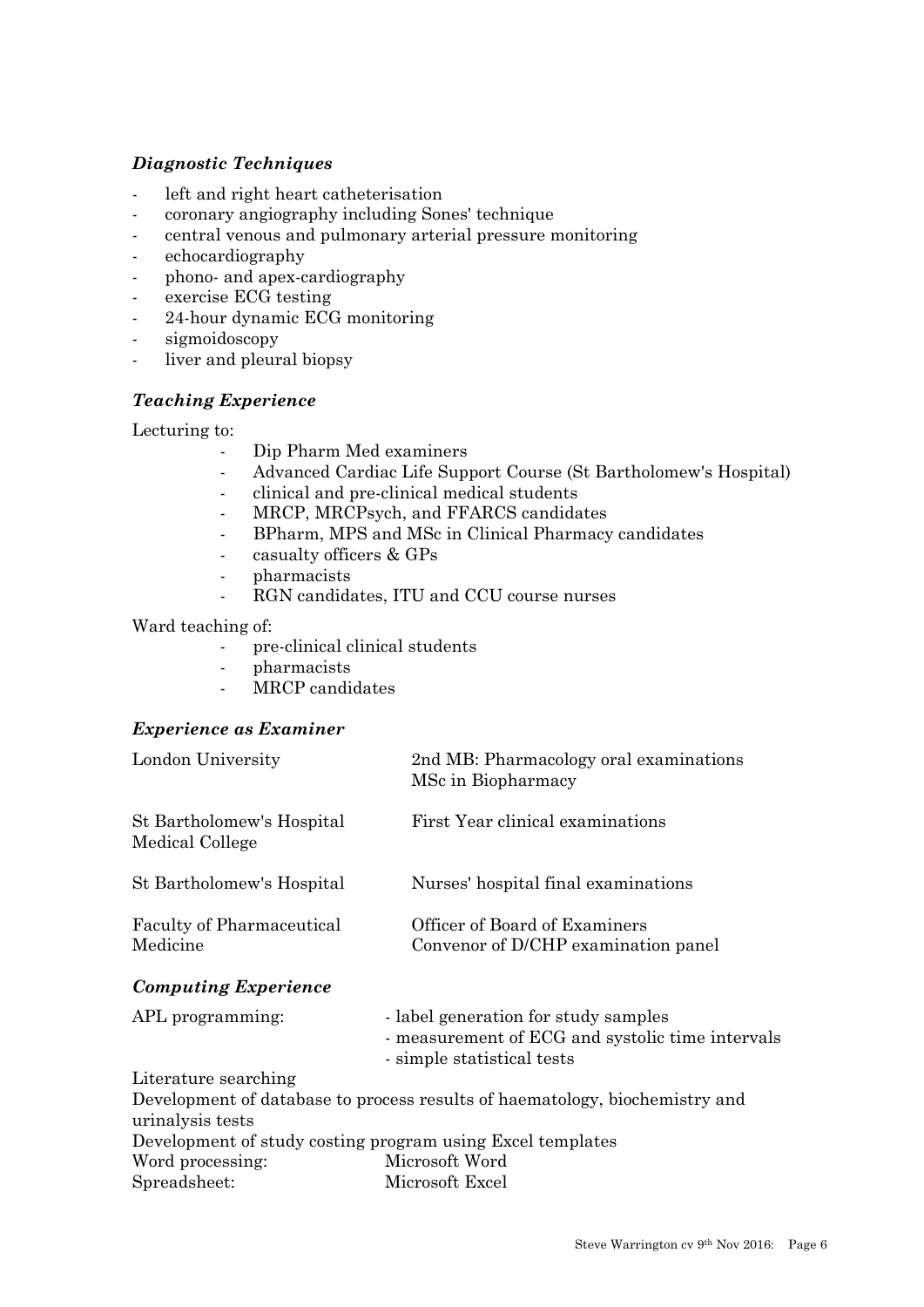# *P U B L I C A T I O N S*

## *M D thesis*

*Non-invasive assessment of cardiovascular function in clinical pharmacology*

Cambridge University 1984

My thesis was based on work done from 1975–1981 on the utility of systolic time intervals, the high-speed high-gain surface ECG, and the normalised first derivative of the apexcardiogram in the detection of cardiovascular effects of drugs.

#### *District Formulary, St Bartholomew's Hospital*

Sections on: anti-inflammatory drugs

- broad-spectrum antibiotics
- diuretics
- drugs for urinary tract infections
- minor analgesics

#### *Original Papers and Review Articles*

- 1 Warrington S. The emergency management of tachycardia. Hospital Update 1976; 2: 467–482
- 2 Warrington S. The emergency management of bradycardia. Hospital Update 1976; 2: 519–532 & 611–622
- 3 Davies B, Warrington SJ. Diuretic effect of a combined preparation of frusemide and slow-release potassium chloride. Current Medical Research and Opinion 1978; 5: 739–742
- 4 Oh VMS, Kaye CM, Warrington SJ, Taylor EA, Wadsworth J. Studies of cardioselectivity and partial agonism in beta-adrenoceptor blockade, comparing effects on heart rate and peak expiratory flow rate during exercise. British Journal of Clinical Pharmacology 1978; 5: 107–120
- 5 Johnston A, Burgess CD, Warrington SJ, Wadsworth J, Hamer NAJ. The effect of spontaneous changes in urinary pH on mexiletine plasma concentrations and excretion during chronic administration to healthy volunteers. British Journal of Clinical Pharmacology 1979; 8: 349–352
- 6 O'Grady J, Warrington SJ, Moti MJ, Bunting S, Flower R, Fowle AE, Higgs EA, Moncada S. Effects of intravenous prostacyclin infusions in healthy volunteers – some preliminary observations. In: Prostacyclin, eds: J R Vane and S Bergstrom; Raven Press, New York 1979 pp 409–417
- 7 Richens A, Warrington SJ. When should plasma drug levels be monitored? Drugs 1979; 17: 488–500
- 8 Ryan D, Warrington SJ. Head-nodding in arteriopathic dementia a new kind of tic? Postgraduate Medical Journal 1979;17: 558–559
- 9 Warrington S. Pharmacological considerations in the management of patients with a stoma. Info '79 1979; 41: 1–2
- 10 Johnston A, Henry JA, Warrington SJ, Hamer NAJ. Pharmacokinetics of oral disopyramide phosphate in patients with renal impairment. British Journal of Clinical Pharmacology 1980; 10: 245–248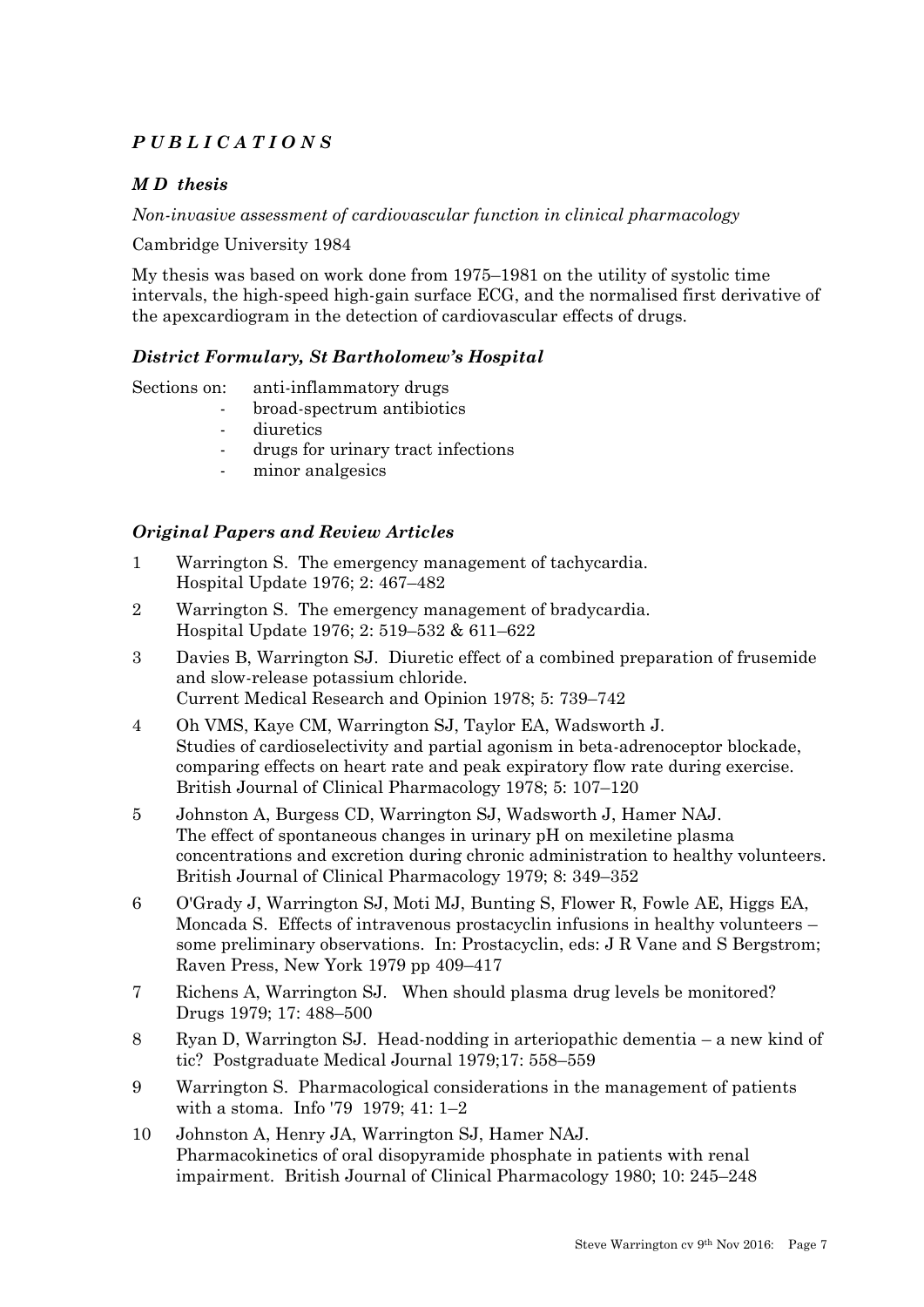- 11 O'Grady J, Warrington S, Moti MJ, Bunting S, Flower R, Fowle AE, Higgs EA, Moncada S. Effects of intravenous infusions of prostacyclin  $(PGI<sub>2</sub>)$  in man. Prostaglandins 1980; 19: 319–332
- 12 Turner P, Warrington SJ. Interactions involving adrenergic neurone blocking drugs. In: Clinically important adverse drug interactions, Vol 1, Cardiovascular and respiratory disease therapy, ed: J C Petrie; Elsevier, North Holland, 1980; pp 107–118
- 13 Warrington S. Fatigue as an unwanted effect of drugs. Editorial; Lancet 1980; 1: 1285–1286
- 14 Warrington SJ, Hamer NAJ. Some cardiovascular problems with disopyramide. Postgraduate Medical Journal 1980; 56: 229–233
- 15 Warrington SJ, O'Grady J. Cardiovascular effects of prostacyclin in man. Advances in prostaglandin and thromboxane research, Vol 7, eds: B Samuelsson, PW Ramwell and R Paoletti; Raven Press, New York, 1980; pp 619–624
- 16 Warrington SJ, Smith PR, O'Grady J. Non-invasive assessment of the cardiovascular effects of prostacyclin  $(PGI<sub>2</sub>)$  in man. European Journal of Cardiology 1980; 12: 73–80
- 17 Warrington SJ, Turner P, Kilborn JR, Bianchetti G, Morselli PL. Blood concentrations and pharmacodynamic effects of betaxolol (SL 75212), a new beta-adrenoceptor antagonist, after oral and intravenous administration. British Journal of Clinical Pharmacology 1980; 10: 449–452
- 18 Ohashi K, Warrington SJ, Kaye CM, Houghton GW, Dennis M, Templeton R, Turner P. Observations on the clinical pharmacology and plasma concentrations of diacetolol, the major human metabolite of acebutolol. British Journal of Clinical Pharmacology 1981; 12: 561–565
- 19 Sinclair AJ, Warrington SJ. Severe renal failure in hydralazine-induced lupus. Human Toxicology 1981; 1: 65–69
- 20 Taylor EA, Trembath PW, Warrington SJ. Influence of environmental temperature and humidity on bronchial responses during assessment of selectivity of beta-adrenoceptor antagonists in man. British Journal of Clinical Pharmacology 1981; 12: 201–209
- 21 Warrington SJ. Use of adrenergic neurone blockers should be restricted. Mims Magazine 1981 (1 Sept): 32–34
- 22 Warrington SJ, Burgess CD, Turner P. Cardiovascular effects of antidepressants. Royal Society of Medicine International Congress and Symposium Series 1981; 46: 79–86
- 23 Hassan S, Pickles H, Fish A, Burke Ch, Warrington S, O'Grady J. The cardiovascular and platelet effects of epoprostenol (Prostacyclin, PGI2) are unaffected by beta-adrenoceptor blockade in man. British Journal of Clinical Pharmacology 1982; 14: 369–377
- 24 Warrington SJ. Lessons from the benoxaprofen affair. Lancet 1982; 2: 529–530
- 25 Warrington SJ. Clinically important drug interactions. Update 1982; 25: 1695–1701
- 26 Warrington SJ (1982) Noninvasive assessment of the cardiovascular effects of psychotropic drugs. Journal of Clinical Psychiatry 43 4–7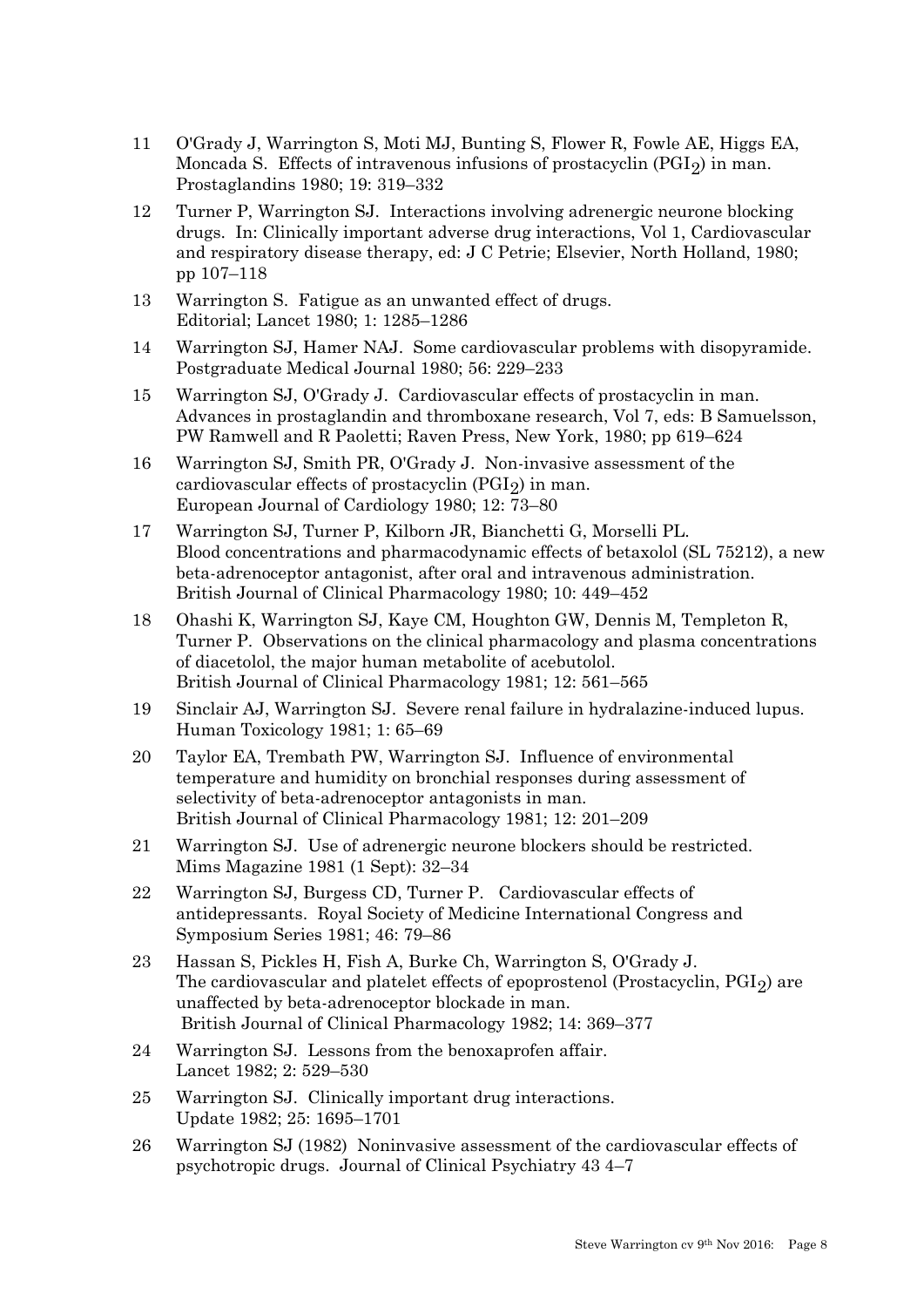- 27 Warrington SJ (1982) Sedation is a problem with many anti-emetics. Mims Magazine (1 Apr) 61-64
- 28 Warrington SJ (1982) Vasodilators are finding favour. Mims Magazine (15 May) 10–12
- 29 Warrington SJ, Halsey A, O'Donnell L (1982) A comparison of gastrointestinal bleeding in healthy volunteers treated with tiaprofenic acid, aspirin or ibuprofen. Rheumatology 7 107–110
- 30 Davies G, Sinclair AJ, Warrington SJ (1982) Pharmacokinetics of meptazinol in Man following repeated intramuscular administration. Eur J Clin Pharmacol 23: 535-538
- 31 Ankier SI, Barclay SP, Warrington SJ (1983) Loprazolam (RU31158) lack of effect on hepatic microsomal enzyme activity in man. British Journal of Clinical Pharmacology 16 200–201
- 32 Giudicelli JF, Richer C, Ganansia J, Warrington S, Abriol C, Rullière R (1983) Betaxolol: Beta-adrenoceptor blocking effects and pharmacokinetics in man. LERS Vol 1: Betaxolol and other beta-adrenoceptor antagonists, eds: Morselli PL et al, Raven Press, New York, pp 89–99
- 33 Iliopoulou A, Turner P, Warrington SJ (1983) Acute haemodynamic effects of a new calcium antagonist, nicardipine, in man: A comparison with nifedipine. British Journal of Clinical Pharmacology 15 59–66
- 34 Norbury HM, Franklin RA, Marrott PK, Warrington SJ (1983) Pharmacokinetics of intravenous indoramin in middle-aged male and female volunteers. European Journal of Clinical Pharmacology 25 243–246
- 35 Patel LG, Warrington SJ, Pearson RM (1983) Propranolol concentrations in plasma after insertion into the vagina. British Medical Journal 287 1247–1248
- 36 Warrington SJ, Barclay SP (1983) Absence of liver enzyme induction by loprazolam in man. Loprazolam Clinical Workshop, Medicine Publishing Foundation, Oxford, p 32
- 37 Warrington SJ, Barclay SP, Brown Z, Robson PJ (1983) Reversibility of the analgesic effect of meptazinol in volunteers. Postgraduate Medical Journal 59 (Suppl 1) 13–18
- 38 Warrington SJ, Taylor EA, Kilborn JR (1983) Comparison of pharmacodynamic effects of betaxolol with atenolol, practolol and propranolol given intravenously. LERS Vol 1: Betaxolol and other beta-adrenoceptor antagonists, eds: Morselli PL et al, Raven Press, New York, pp 109–122
- 39 Mekki QA, Warrington SJ, Turner P (1984) Bromocriptine eyedrops lower intraocular pressure without affecting prolactin levels. Lancet 1 287–288
- 40 Van de Merwe TJ, Silverstone T, Ankier SI, Warrington SJ, Turner P (1984) A double-blind non-crossover placebo-controlled study between group comparison of trazodone and amitriptyline on cardiovascular function in major depressive disorders. Psychopathology 17 (Suppl 2) 64–76
- 41 Norbury HM, Franklin RA, Marrott PH, Warrington SJ (1984) Pharmacokinetics of oral indoramin in elderly and middle-aged female volunteers. European Journal of Clinical Pharmacology 27 247–249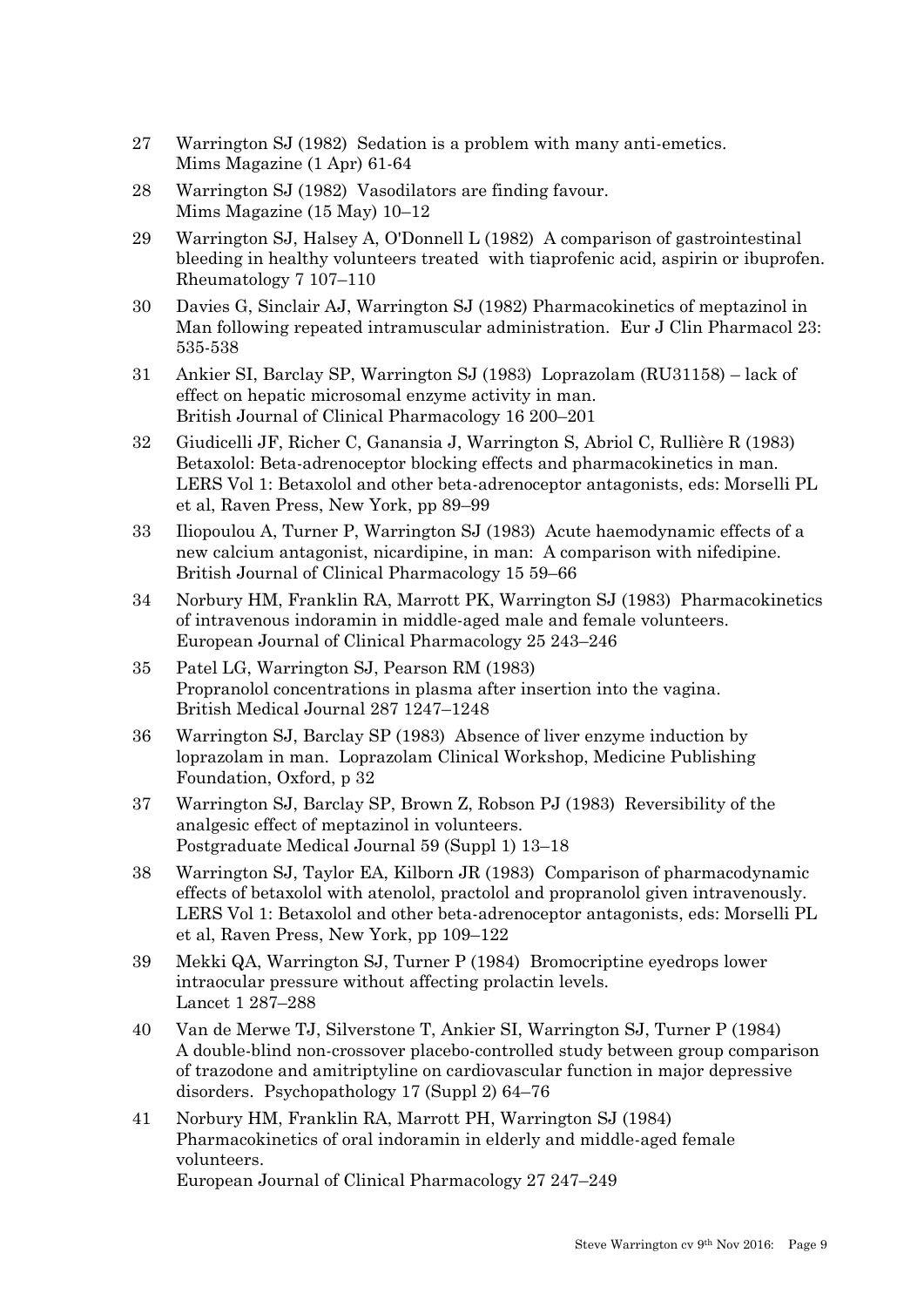- 42 Thiercelin JF, Padovani P, Thenot JP, Rowland M, Warrington SJ, Morselli PL (1984) Effect of various antiepileptic drugs on the pharmacokinetics of progabide and its acid metabolite. Neurology 34 (Suppl 1) 266–267
- 43 Warrington SJ (1984) Cardiovascular effects of lofepramine. International Medicine (Suppl 10) 23–26
- 44 Warrington SJ, Ankier SI, Turner P (1984) An evaluation of possible interactions between ethanol and trazodone or amitriptyline. British Journal of Clinical Pharmacology 18 549–557 (also published in Neuropsychobiology 1986 15 Suppl 1 31–37)
- 45 Warrington SJ, Holt D, Johnston A, Fitzsimons TJ (1984) Pharmacokinetics and pharmacodynamics of verapamil in combination with atenolol, metoprolol and propranolol. British Journal of Clinical Pharmacology 17 37S–44S
- 46 Warrington SJ, Turner P (1984) Clinical Pharmacology. In: Heart Disease in the elderly. Eds: Martin A and Camm AJ, John Wiley & Sons Ltd, Chichester, pp 203–218
- 47 Bennett PN, Bennett J, Bradbrook I, Francis J, John VA, Rogers H, Turner P, Warrington SJ (1985) Single-dose pharmacokinetic and pharmacodynamic comparison of polymer-matrix (Slow Trasicor) and Oros dosage forms of oxprenolol in healthy volunteers. British Journal of Clinical Pharmacology 19 (Suppl 2) 171S–175S
- 48 Johnston A, Warrington S, Turner P (1985) An attempt to estimate the absolute bioavailability of flecainide without reference to a parenteral dose. Pharmaceutical Medicine 1 105–109
- 49 Johnston A, Warrington S, Turner P (1985) Flecainide pharmacokinetics in healthy volunteers: the influence of urinary pH. British Journal of Clinical Pharmacology 20 333–338
- 50 Saunders L, Ingram D, Warrington SJ (1985) The pharmacokinetics and dynamics of oxprenolol: a simulation study with six subjects. Journal of Pharmacy and Pharmacology 37 802–806
- 51 Thenot JP, Bianchetti G, Abriol C, Feuerstein J, Lambert D, Thébault JJ, Warrington SJ, Rowland M (1985) Interactions between progabide and antiepileptic drugs. LERS Vol 3: Epilepsy and gaba receptor agonists: Basic and therapeutic research, eds: Bartholini G et al, Raven Press, New York, pp 259–269
- 52 Warrington S (1985) Systolic time intervals a new technique in clinical pharmacology.
	- Methods and Findings in Experimental and Clinical Pharmacology 7 93–98
- 53 Warrington SJ (1985) Limitations of dose tolerance studies on predictability for Phase III. Arzneimittel Forschung/Drug Research 35 781–783
- 54 Warrington SJ, Barclay SP, John VA, Shotton PA, Good W (1985) Comparison of single-dose pharmacokinetic and pharmacodynamic properties of two metoprolol Oros systems with different initial zero-order release rates. British Journal of Clinical Pharmacology 19 (Suppl 2) 225S–230S
- 55 Warrington SJ, O'Brien C, Thiercelin JF, Orofiamma B, Morselli P (1985) Evaluation of pharmacodynamic interaction between progabide and clonazepam in healthy men. LERS Vol 3: Epilepsy and gaba receptor agonists: Basic and therapeutic research, eds: Bartholini G et al, Raven Press, New York, pp 279–286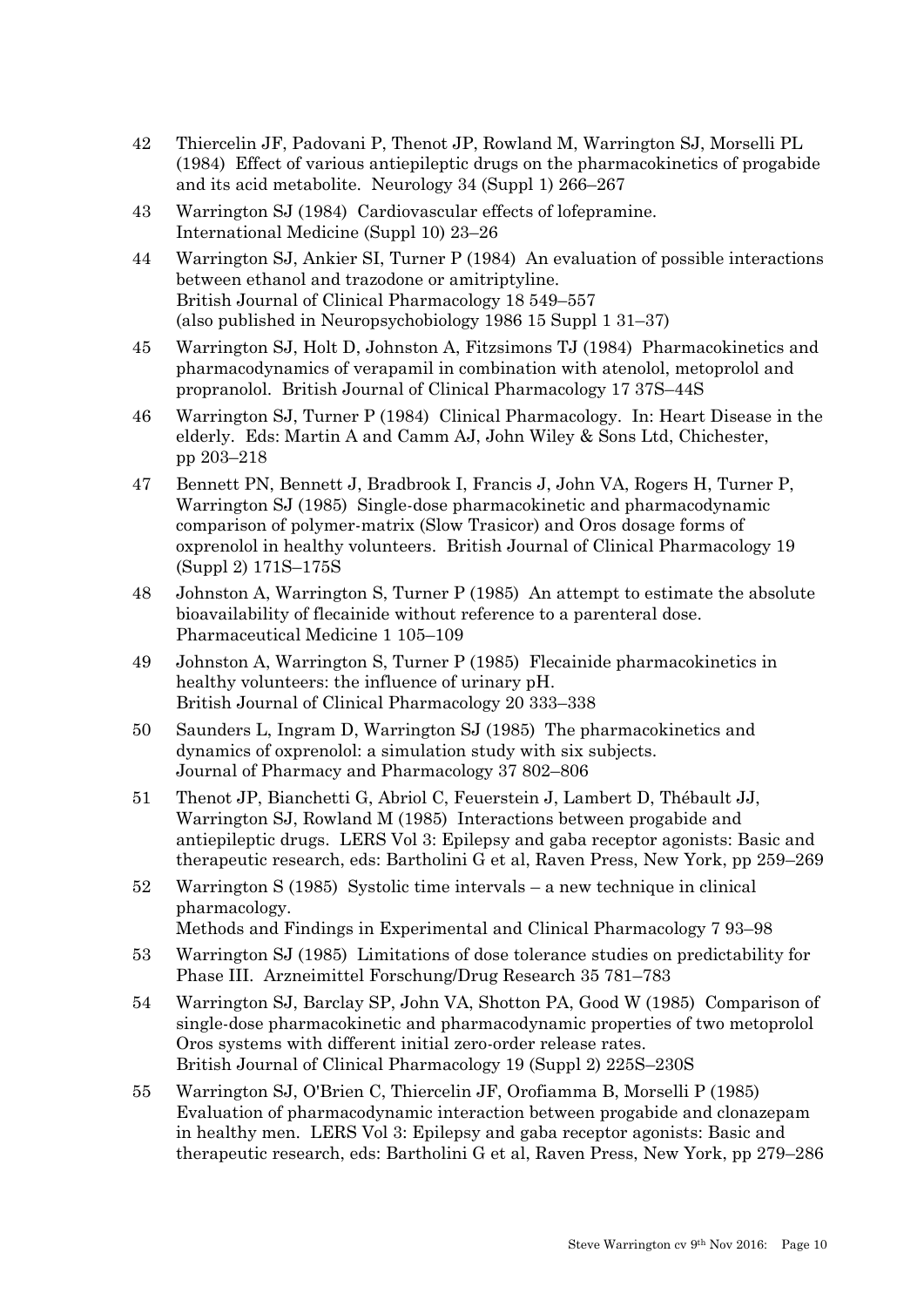- 56 Warrington SJ, Barclay SP, John VA, Shotton PA, Wardle HM, Good W (1985) Influence of site of drug delivery on the systemic availability of metoprolol: comparison of intragastric infusion and 14/190 Oros administration. British Journal of Clinical Pharmacology 19 (Suppl 2) 219S–224S
- 57 Woods KL, Jack DB, Kendall MJ, Halsey A, O'Donnell ML, Warrington SJ, John VA (1985) A multiple dose comparative study of the pharmacodynamic and pharmacokinetic behaviour of polymer-matrix and Oros dosage forms of oxprenolol in healthy volunteers. British Journal of Clinical Pharmacology 19 (Suppl 2) 177S–184S
- 58 Davies IB, Guinebault P, Johnson ES, Seymour D, Sinclair AJ, Warrington SJ (1986)  $\alpha$ -adrenoceptor antagonism by alfuzosin in man: effects on phenylephrine pressor dose-responses. British Journal of Clinical Pharmacology 22: 231–232P
- 59 Warrington SJ, Ankier SI, Turner P (1986) Evaluation of possible interactions between ethanol and trazodone or amitriptyline. Neuropsychobiology 15 (Suppl 1) 31-37 (re-published from a paper of identical title in British Journal of Clinical Pharmacology 1984 18 549–557)
- 60 Dana-Haeri J, Warrington SJ (1987) Stemetil. Mims Magazine (1 Jul) 37-40
- 61 Hedges A, Warrington SJ, Turner P, Niebch G (1987) Flupirtine maleate and antipyrine half-life. European Journal of Clinical Pharmacology 33 437
- 62 Johnston A, Warrington SJ, Turner P, Riethmuller-Winzen H (1987) Comparison of flupirtine and indomethacin on frusemide-induced diuresis. Postgraduate Medical Journal 63 959–961
- 63 Abrams SL, Baker LR , Crome P, White AS , Johnston A, Ankier SI, Warrington SJ, Turner P, Niebch G (1988) Pharmacokinetics of flupirtine in elderly volunteers and in patients with moderate renal impairment. Postgraduate Medical Journal 64 361–363
- 64 Ankier SI, Brimelow AE, Crome P, Johnston A, Warrington SJ, Turner P, Ferber HP (1988) Chlortenoxicam pharmacokinetics in young and elderly human volunteers. Postgraduate Medical Journal 64 752–754
- 65 Ankier SI, Warrington SJ, Sneddon JM (1988) Recent developments in the use of nitrates for treatment of angina pectoris. Journal of International Medical Research 16 249–256
- 66 Harvengt C, Hulhoven R, Desager JP, Coupez JM, Guillet Ph, Fuseau E, Lambert D, Warrington SJ (1988) Drug interactions investigated with zolpidem. LERS Vol 6: Imidazopyridines in sleep disorders, eds: Bartholini G et al, Raven Press, New York, pp 165–173
- 67 Johnston A, Warrington SJ, Turner P, Aurich R (1988) The effect of repeated oral doses of azelastine hydrochloride on antipyrine half-life in normal volunteers. Journal of Pharmacy and Pharmacology 40 225
- 68 Pierce DM, Warrington SJ, Franklin RA (1988) Pharmacokinetics of indoramin and its 6-hydroxylated metabolite after repeated oral dosing. Biopharmaceutics and Drug Disposition 9 147–157
- 69 Setnikar I, Chiste R, Makovec F, Rovati LC, Warrington SJ (1988) Pharmacokinetics of loxiglumide after single intravenous or oral doses in man. Arzneimittel Forschung/Drug Research 38 716–720
- 70 Thenot JP, Hermann P, Durand A, Burke JT, Allen J, Garrigou D, Vajta S, Albin H, Thebault JJ, Olive G, Warrington SJ (1988) Pharmacokinetics and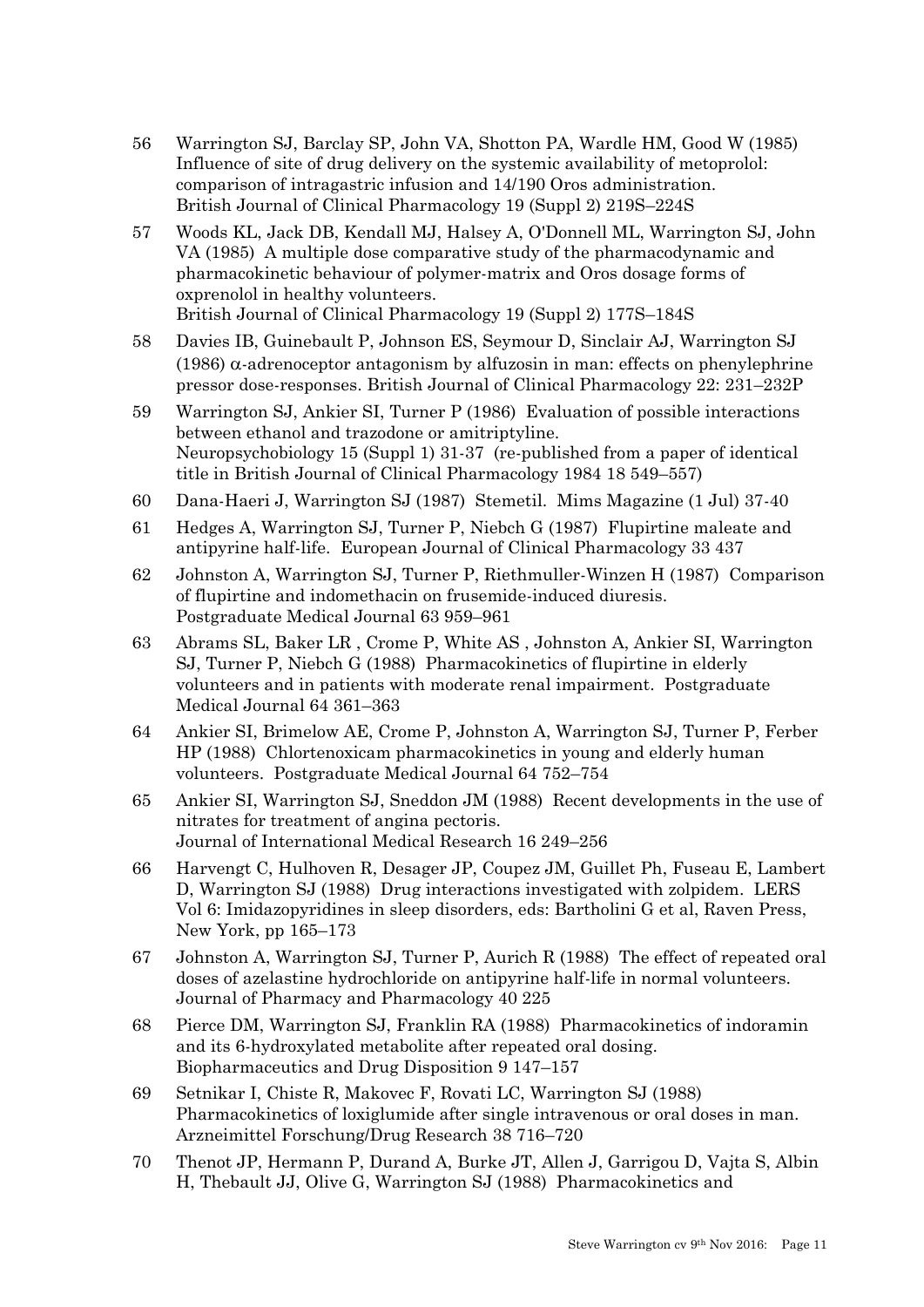metabolism of Zolpidem in various animal species and in humans. LERS Vol 6: Imidazopyridines in sleep disorders, eds: Bartholini G et al, Raven Press, New York, pp 139–153

- 71 Warrington SJ (1988) The cardiovascular toxicity of antidepressants. International Clinical Psychopharmacology 3 (Suppl 2) 63–70
- 72 Warrington SJ, Dana-Haeri J, Horton MA, Thornton EJ (1988) Comparison of gastrointestinal blood loss in healthy male volunteers during repeated administration of standard and sustained action tiaprofenic acid and sustained release indomethacin. Drugs 35 (Suppl 1) 90–94
- 73 Warrington SJ, Weerasuriya K, Burgess CD (1988) Correction of systolic time intervals for heart rate: A comparison of individual with population derived regression equations. British Journal of Clinical Pharmacology 26 155–165
- 74 Ankier SI, Fay L, Warrington SJ, Woodings DF (1989) A multicentre open comparison of isosorbide-5-mononitrate and nifedipine given prophylactically to general practice patients with chronic stable angina pectoris. Journal of International Medical Research 17 172–178
- 75 Ankier SI, Warrington SJ (1989) Research and development of new medicines. Journal of International Medical Research 17 407–416
- 76 Ankier SI, Warrington SJ (1989) A double-blind placebo-controlled study of the efficacy and tolerability of ebastine against hayfever in general practice patients. Journal of Internal Medicine 226 453–58
- 77 Carmichael NG, Nolan RJ, Perkins JM, Davies R, Warrington SJ (1989) Oral and dermal pharmacokinetics of triclopyr in human volunteers. Human Toxicology 8 431–437
- 78 Dana-Haeri J, Warrington SJ (1989) Cardiovascular effects of tricyclic antidepressants in elderly people. In: Antidepressants for Elderly People, ed: Karabi Ghose, Chapman & Hall, London, pp 163–179
- 79 Debbas NMG, Ankier SI, Warrington SJ (1989) Trazodone conventional and controlled-release formulations: pharmaco-dynamic effects after single and repeated administration. Current Medical Research and Opinion 11 501–509
- 80 Everett DW, Foley JE, Singhvi SM, Weinstein SH, Warrington SJ (1989) High performance liquid chromatographic method for the radiometric determination of  $\tilde{N}^{14}$ C] bucromarone in human plasma utilizing non-radiolabelled bucromarone as an internal standard. Journal of Chromatography 487 365–373
- 81 Sinclair AJ, Davies IB, Warrington SJ (1989) Alfuzosin and the venous reflex response: studies in normal subjects. British Journal of Clinical Pharmacology 27 19–22
- 82 Sneddon JM, Ankier SI, Warrington SJ (1989) Aspects of nitrate action and tolerance. Recent Advances in Clinical Pharmacology and Toxicology, eds: Turner P, Volans G N, Churchill Livingstone, Edinburgh, pp 75–103
- 83 Warrington Steve J (1989) European Phase I Clinical Studies: Key to the US IND? In: Global Drug Registration Conference: North America, ed: J D Johnston, Excerpta Medica, Amsterdam, pp 20–21
- 84 Warrington SJ, Dana-Haeri J, Sinclair AJ (1989) Cardiovascular and psychomotor effects of repeated doses of paroxetine: a comparison with amitriptyline and placebo in healthy men. Acta psychiatrica Scandinavica 80 (suppl 350) 42–44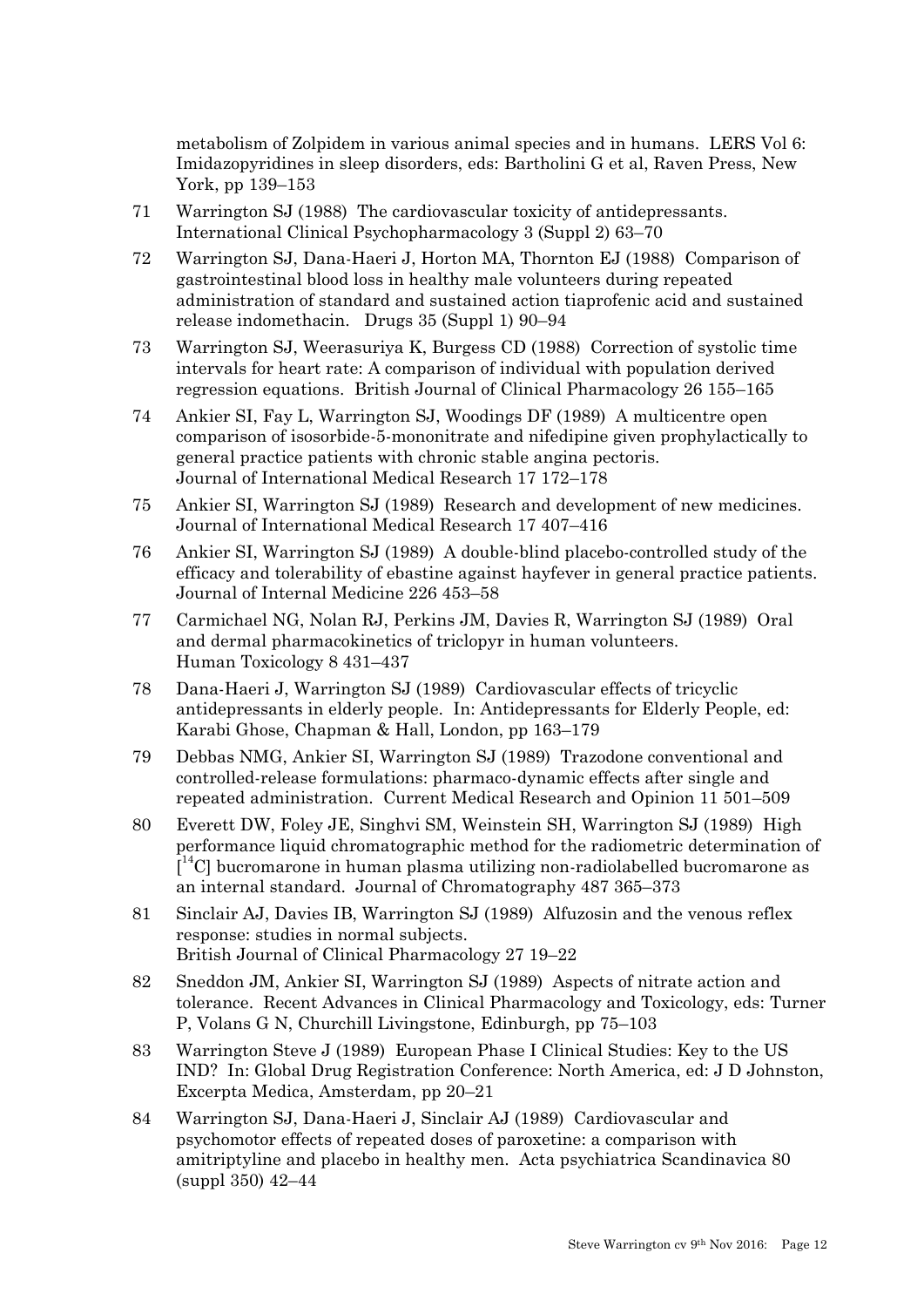- 85 Warrington SJ, Dawnay A, Johnston A, Saul S, Turner P, Ferber HP (1989) Chlortenoxicam and renal function of normal human volunteers. Human Toxicology 8 53–54
- 86 Warrington SJ, Padgham C, Lader M (1989) The cardiovascular effects of antidepressants. Psychological Medicine, Monograph Supplement 16, 1–40
- 87 Warrington SJ, Turner P, Skrumsager BK (1989) Cardiovascular (ECG and systolic time intervals) and anti-cholinergic effects of repeated doses of femoxetine - a comparison with amitriptyline and placebo in healthy men. British Journal of Clinical Pharmacology 27 343–351
- 88 Sinclair AJ, Davies IB, Warrington SJ (1990) Betaxolol and glucose-insulin relationships: studies in normal subjects taking glibenclamide or metformin. British Journal of Clinical Pharmacology 30 699–702
- 89 Warrington SJ (1990) Ethical aspects of research in healthy volunteers. In: Early Phase Drug Evaluation in Man, eds: O'Grady J, Linet O I, Macmillan Press, London, 139–149
- 90 Warrington SJ, Ankier SI (1990) The physicians' role in the clinical development of new medicines. Postgraduate Medical Journal 66 34–39
- 91 Warrington SJ, Debbas NMG, Farthing M, Horton M, Johnston A, Thillainayagam A, Turner P, Ferber H (1990) Lornoxicam, indomethacin and placebo: comparison of effects on faecal blood loss and upper gastrointestinal endoscopic appearances in healthy men. Postgraduate Medical Journal 66 622– 626
- 92 Warrington Steven J, Johnston Atholl, Lewis Yuet, Murphy Michael (1990) Bisoprolol: studies of potential interactions with theophylline and warfarin in healthy volunteers. Journal of Cardiovascular Pharmacology 16 (Suppl 5) S164–S168
- 93 Warrington SJ, Lewis Y, Dawnay A, Johnston A, Kovacs IB, Lamb E, Ravic M (1990) Renal and gastrointestinal tolerability of lornoxicam, and effects on haemostasis and hepatic microsomal oxidation. Postgraduate Medical Journal 66 (Suppl 4) S35–S40
- 94 Warrington SJ, Sinclair AJ, Johnston A (1990) Effects of single doses of a 20mg frusemide/2.5mg amiloride combination, 20mg frusemide and placebo on plasma and urine electrolytes in healthy men. Journal of International Medical Research 18 (Suppl 2) 3B–9B

95 Le Mignon M-M, Chambon C, Warrington S, Davies R, Bonnemain B (1990)

- Gd-DOTA. Pharmacokinetics and tolerability after intravenous injection into healthy volunteers. Investigative Radiology 25 933–937
- 96 Ankier SI, Warrington SJ, Sneddon JM (1991) A pharmacokinetic and dynamic study of single nightly doses of conventional and controlled release formulations of trazodone.

Methods and Findings in Experimental and Clinical Pharmacology 13 121–127

- 97 Volans G, Blain P, Bennett P, Berry C, Sims J, Warrington S (1991) Toxicity data derived from man, in: Animals and Alternatives in Toxicology, eds: M Balls, J Bridges and J Southee, Macmillan, Basingstoke, pp 201–221
- 98 Warrington SJ (1991) Clinical Implications of the Pharmacology of Sertraline International Clinical Psychopharmacology 6 11–21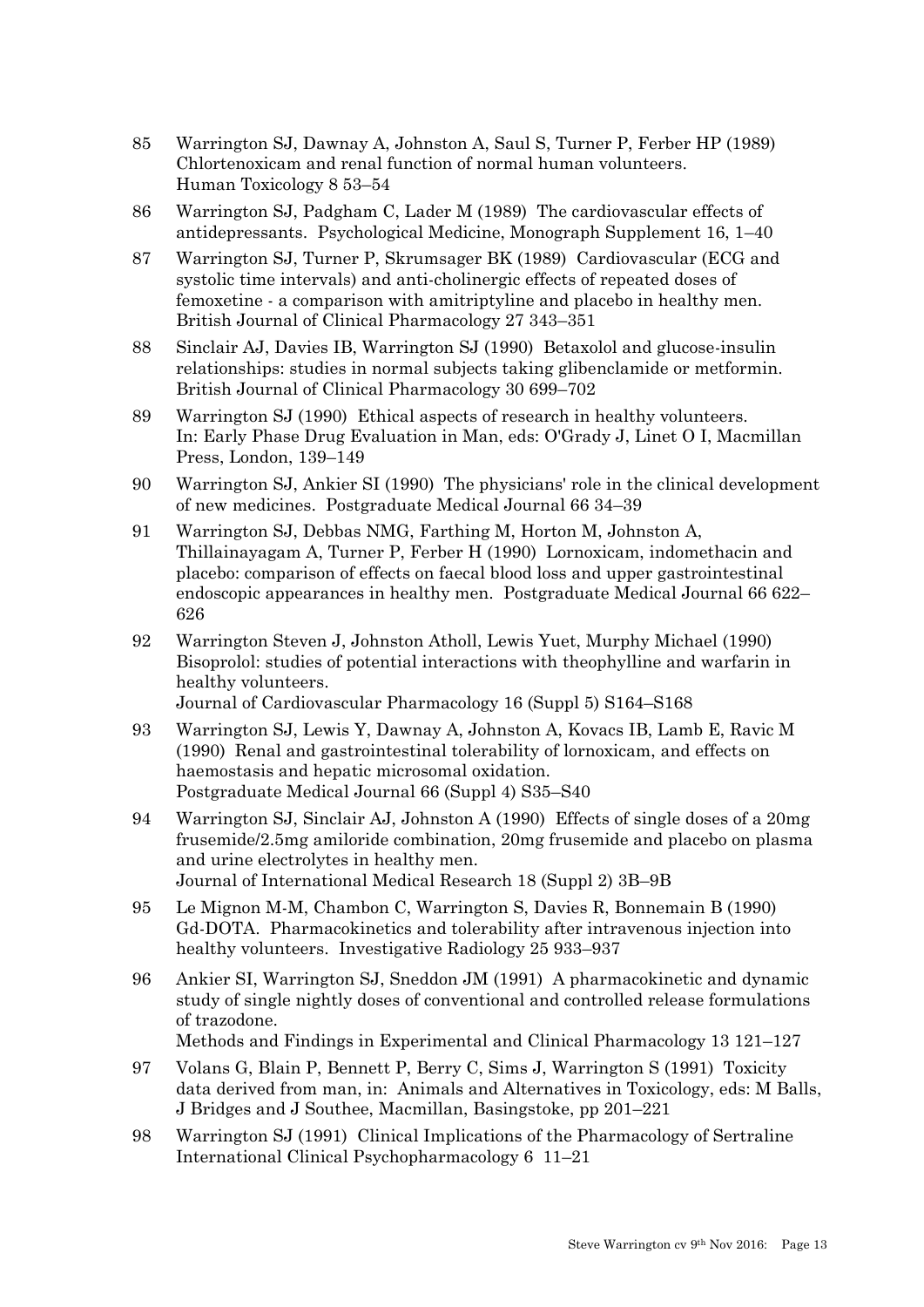- 99 Warrington SJ (1991) Ethics of evaluation of new drugs in human volunteers. Annals of the Academy of Medicine, Singapore, 20 101–105
- 100 Warrington S, Debbas N, Farthing M, Horton M, Umile A (1991) Piroxicam-betacyclodextrin: effects on gastrointestinal blood loss and gastric mucosal appearance in healthy men. International Journal of Tissue Reactions XIII 243–248 (also published, with permission, in: Side Effects of Anti-Inflammatory Drugs 3, eds Rainsford and Velo, 1992)
- 101 Warrington SJ, Turner P, Mant TGK, Morrison P, Haywood G, Glover V, Goodwin BL, Sandler M, St John-Smith P, McClelland GR (1991) Clinical pharmacology of moclobemide, a new reversible monoamine oxidase inhibitor. Journal of Psychopharmacology 5 82–91
- 102 Ravic M, Warrington SJ, Turner P (1992) Effects of dobutamine and digoxin on aortic blood velocity estimated with Doppler ultrasound. British Journal of Clinical Pharmacology 34 451P
- 103 Warrington SJ (1992) Clinical Implications of the Pharmacology of Serotonin Uptake Inhibitors. International Clinical Psychopharmacology 7 13–19
- 104 Warrington SJ, Ankier SI (1992) Double-blind placebo controlled evaluation of benidipine in mild to moderate essential hypertension. British Journal of Clinical Pharmacology 33 529P
- 105 Warrington S, Debbas N, Farthing M, Horton M, Thillainayagam A, Umile A (1992) Comparison of effects on gastrointestinal blood loss and gastric mucosal appearance of piroxicam-beta-cyclodextrin, piroxicam and placebo, in: Side Effects of Anti-Inflammatory Drugs 3, Eds KD Rainsford and GP Velo. Kluwer Academic Publishers, Lancs, Great Britain, pp 89–98 (first published in International Journal of Tissue Reactions XIII, 1991)
- 106 Warrington S, Debbas N, Lewis Y, Johnston A (1992) Efficacy of lignocaine spray in reducing sensitivity of the penis. British Journal of Clinical Pharmacology 33 571P
- 107 Wright DM, Warrington SJ, Drucker RF (1992) Comparison of the effects of morphine and the kappa selective agonist U-62,066E in man. British Journal of Clinical Pharmacology 34 183P
- 108 Warrington SJ, Lewis Y (1992) Cardiovascular effects of antidepressants: Studies of paroxetine in healthy men and depressed patients. Int Clin Psychopharmacology 6 (Suppl 4) 59–64
- 109 Bench CJ, Lammertsma AA, Dolan RJ, Grasby PM, Warrington SJ, Gunn K, Cuddigan M, Turton DJ, Osman S, Frackowiak RSJ (1993) Dose dependent occupancy of central dopamine  $\mathrm{D}_2$  receptors by the novel neuroleptic CP-88,059-01: a study using positron emission tomography and <sup>11</sup>C-raclopride. Psychopharmacology 112 308–314
- 110 Grind M, Murphy M, Warrington SJ, Åberg J (1993) Method for studying drugwarfarin interactions Clinical Pharmacology and Therapeutics 54 381–387
- 111 Warrington SJ, Ravic M, Dawnay A (1993) Renal and general tolerability of repeated doses of nimesulide in normal subjects Drugs 46 (Supplement 1): 263–269
- 112 Thillainayagam A, Tabaqchali S, Warrington SJ, Farthing MJG (1994) Interrelationships between *Helicobacter pylori* infection, nonsteroidal anti-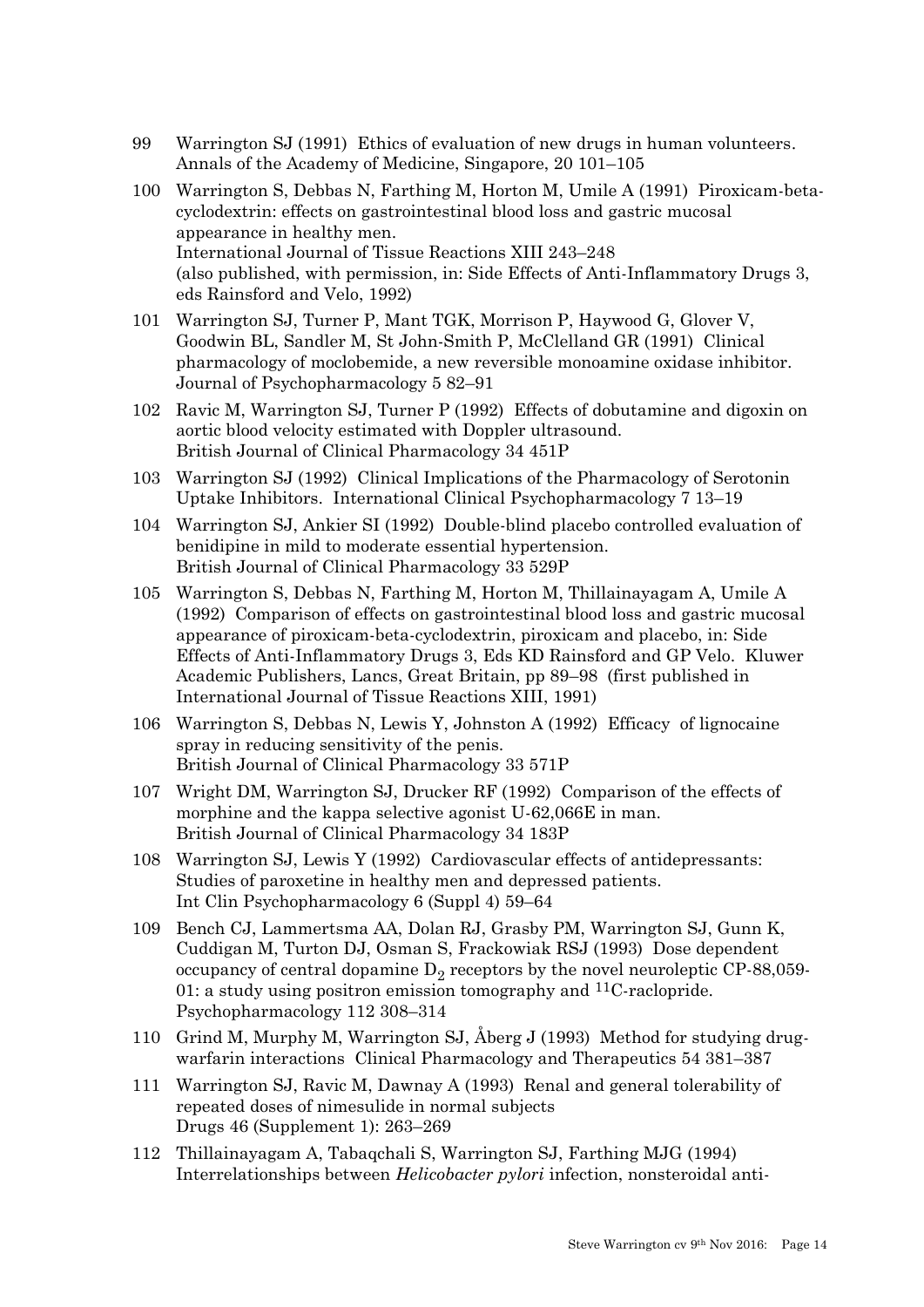inflammatory drugs and gastroduodenal disease Digestive Diseases and Sciences 39 1085–1089

- 113 Sardina M, Warrington SJ, Boyce M J, Johnston A, Bianchini C (1995) Hemodynamic and humoral effects at rest and after head-up tilt tests during 24 hour infusion of a new nitrate ester, ITF-296, compared with ISDN and placebo in healthy volunteers: A double-blind, randomised, within subject study. Journal of Cardiovascular Pharmacology 26 (suppl 4) S80–S90
- 114 Boyce MJ, Warrington SJ (1995) A comparison of the discomfort from subcutaneous injection of two citrate-buffered formulations of epoetin alfa. British Journal of Clinical Research 6 209–212
- 115 Boyce MJ, Warrington SJ (1995) A comparison of the discomfort from subcutaneous injection of epoetin beta and phosphate-buffered epoetin alfa from a pre-filled syringe. British Journal of Clinical Research 6 215–217
- 116 Bench CJ, Lammertsma AA, Grasby PM, Dolan RJ, Warrington SJ, Boyce M, Gunn KP, Brannick LY, Frackowiak RSJ (1996) The time course of occupancy of striatal dopamine  $D_2$  receptors by the neuroleptic ziprasidone (CP-88,059-01) determined by positron emission tomography. Psychopharmacology 124 141–147
- 117 Vogelmeier C, Kirlath I, Warrington S, Banik N, Ulbrich E, Du Bois RM (1997) The intrapulmonary half-life and safety of aerosolized alpha1-protease inhibitor in normal volunteers. American Journal of Respiratory & Critical Care Medicine 155 536–41
- 118 Bergami A, Bernasconi R, Caccia S, Leopaldi D, Mizrahi J, Sardina M, Urso R, Warrington SJ, Latini R (1997) Pharmacokinetics of isosorbide dinitrate in healthy volunteers after 24-hour intravenous infusion. Journal of Clinical Pharmacology 37 828–833
- 119 Watts MJ, Addison I, Long S, Hartley S, Warrington S, Boyce M, Linch D (1997) Crossover study of the haematological effects and the pharmacokinetics of glycosylated and non-glycosylated G-CSF in healthy volunteers. British Journal of Haematology 98 474–9
- 120 Watts MJ, Addison I, Ings SJ, Long SG, Hartley S, Warrington S, Boyce M, Linch DC. Optimal timing for collection of peripheral-blood progenitor cells after glycosylated G-CSF administration. British Journal of Haematology 1998; 21: 365–368
- 121 Warrington S, Boyce M, Rolfe L, Clarke A, Mallard N, Johnson ES. Higher availability of selegiline from Zydis that Deprenyl formulations does not lead to increased potentiation of the pressor response to oral tyramine. British Journal of Clinical Pharmacology 1998; 46: 284P
- 122 Warrington S, Boyce M, Rolfe L, Clarke A, Mallard N, Rowkins S, Johnson E. Are the metabolites of selegiline, rather than the parent compound, responsible for the oral potentiation of the pressor response to oral tyramine. British Journal of Clinical Pharmacology 1998; 46: 297P
- 123 Milton KA, Allen MJ, Tan E, Jenkins VC, James GC, Rance DJ, Eve MD, Warrington S. The pharmacokinetics of eletriptan: a review of the findings in healthy volunteers. European Journal of Neurology 1998; 5 (suppl 3): S57
- 124 Adamson H, Jacobs A, Warrington S. Normal values for electrocardiogram intervals in young healthy subjects. International Journal of Pharmaceutical Medicine 1998; 12: 289–291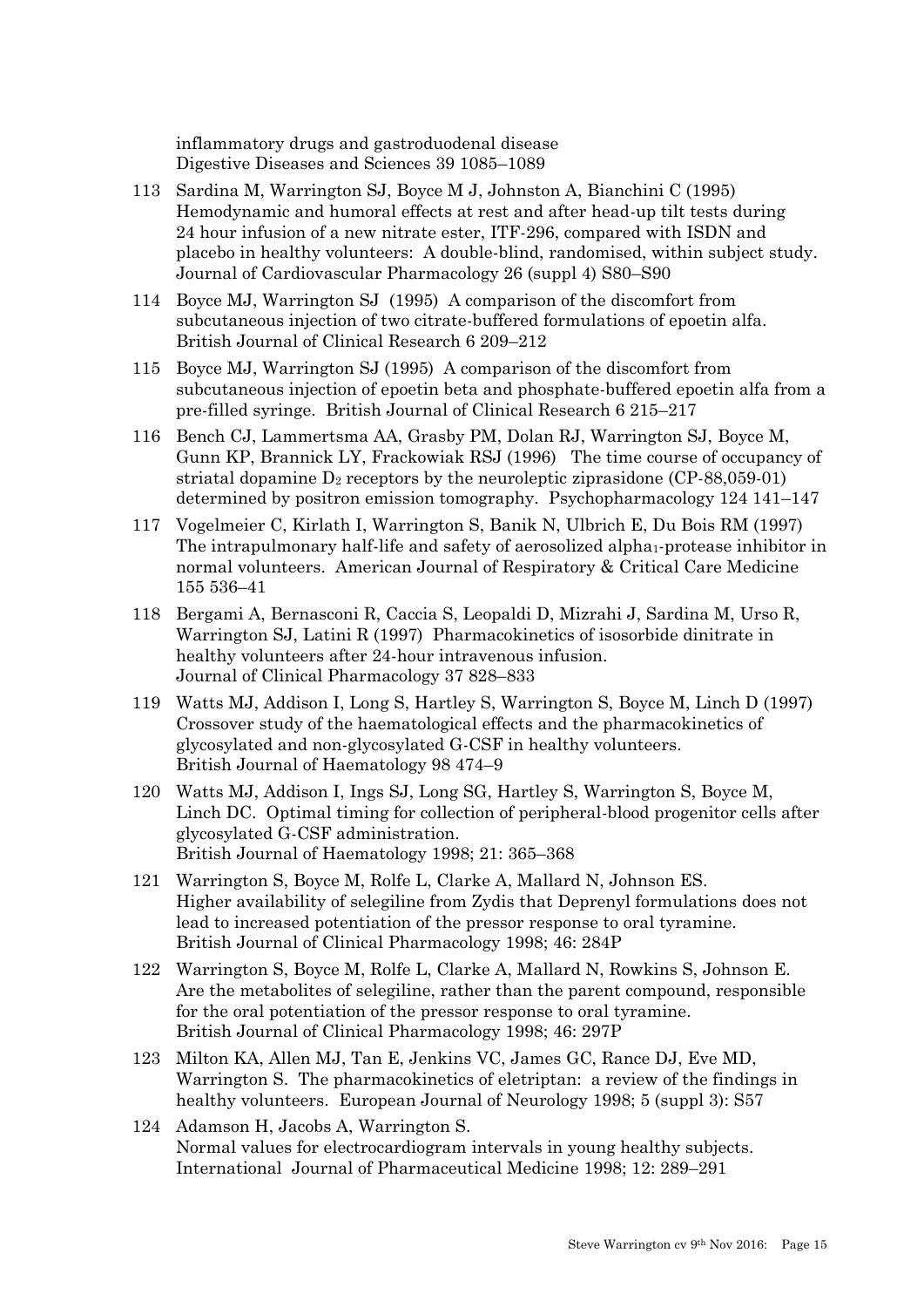- 125 Adamson H, Jacobs A, Warrington S. Reference ranges for laboratory safety tests in young healthy subjects. International Journal of Pharmaceutical Medicine 1998; 12: 293–296
- 126 Marshall E, Howell AH, Powles R, Hunter MG, Edwards M, Wood LM, Czaplewski L, Puttick R, Warrington S, Boyce M, Testa N, Dexter TM, Lord BI, Millar A. Clinical effects of human macrophage inflammatory protein alpha MIP-1 alpha (LD78) administration to humans: a phase I study in cancer patients and healthy volunteers with the genetically engineered variant, BB10010. Eur J Cancer 1998; 34: 1023–1029
- 127 Gémesi LI, Kapás M, Farkas S, Warrington S, Boyce M. Pharmacokinetics of silperisone in healthy volunteers. Presented at the 7th European ISSX meeting (Budapest 22–26 August 1999)
- 128 Warrington S, Boyce M. Testing genetically modified micro-organisms in man. European Pharmaceutical Contractor. November 1999: 52–55
- 129 Cabaroccas X, Warrington S, Jansat J, Zayas JM, Boyce M, Ferrer P. Pharmacokinetics and tolerability of oral almotriptan in the elderly. Headache 1999; 39: 346
- 130 Warrington S, Johnson N, Cattoni M, Boyce M. Tolerability and pharmacodynamic effects of single doses of ganstigmine, a new cholinesterase inhibitor, in healthy men. British Journal of Clinical Pharmacology 2000; 49: 503P–504P
- 131 Boyce M, Warrington S, Johnston A, Harris A. Effect on gastric pH of single doses of YF476, a new gastrin antagonist, compared with ranitidine and placebo. British Journal of Clinical Pharmacology 2000; 49: 493P–494P
- 132 Boyce M, Warrington S, Johnston A, Harris A. Effect on gastric pH of repeated doses of YF476, a new gastrin antagonist, compared with omeprazole and placebo. British Journal of Clinical Pharmacology 2000; 50: 383–384P
- 133 Johnson N, Cattoni M, Warrington S, Boyce M. Tolerability and pharmacodynamic effects of repeated doses of ganstigmine, a new cholinesterase inhibitor, in healthy men. British Journal of Clinical Pharmacology 2000; 49: 492P–493P
- 134 Grattan TJ, Hickman RA, Darby-Dowman A, Hayward MA, Boyce M, Warrington S. A pilot biostudy to investigate the pharmacokinetics of acetaminophen (paracetamol) from two commercially available acetaminophen products and three development formulations containing acetaminophen in combination with sodium bicarbonate or calcium carbonate. Eur J Pharm and Bio Pharm 2000; 49: 225–229
- 135 O'Connor-Semmes RL, Thomas M, Warrington SJ, Savina PM, Walker A, Odishaw J. A new antidiabetic drug (GI262570): first time in man study of safety, tolerability, pharmacokinetics and glucodynamics. Clinical Pharmacology & Therapeutics 2000; 67: 148
- 136 Tolman K, Täubel J, Warrington S, Lukasik N, Chiu Y. Lansoprazole achieves faster control of intragastric acidity than rabeprazole within the first 5 hours of administration. Poster presentation. American College of Gastroenterology October 2000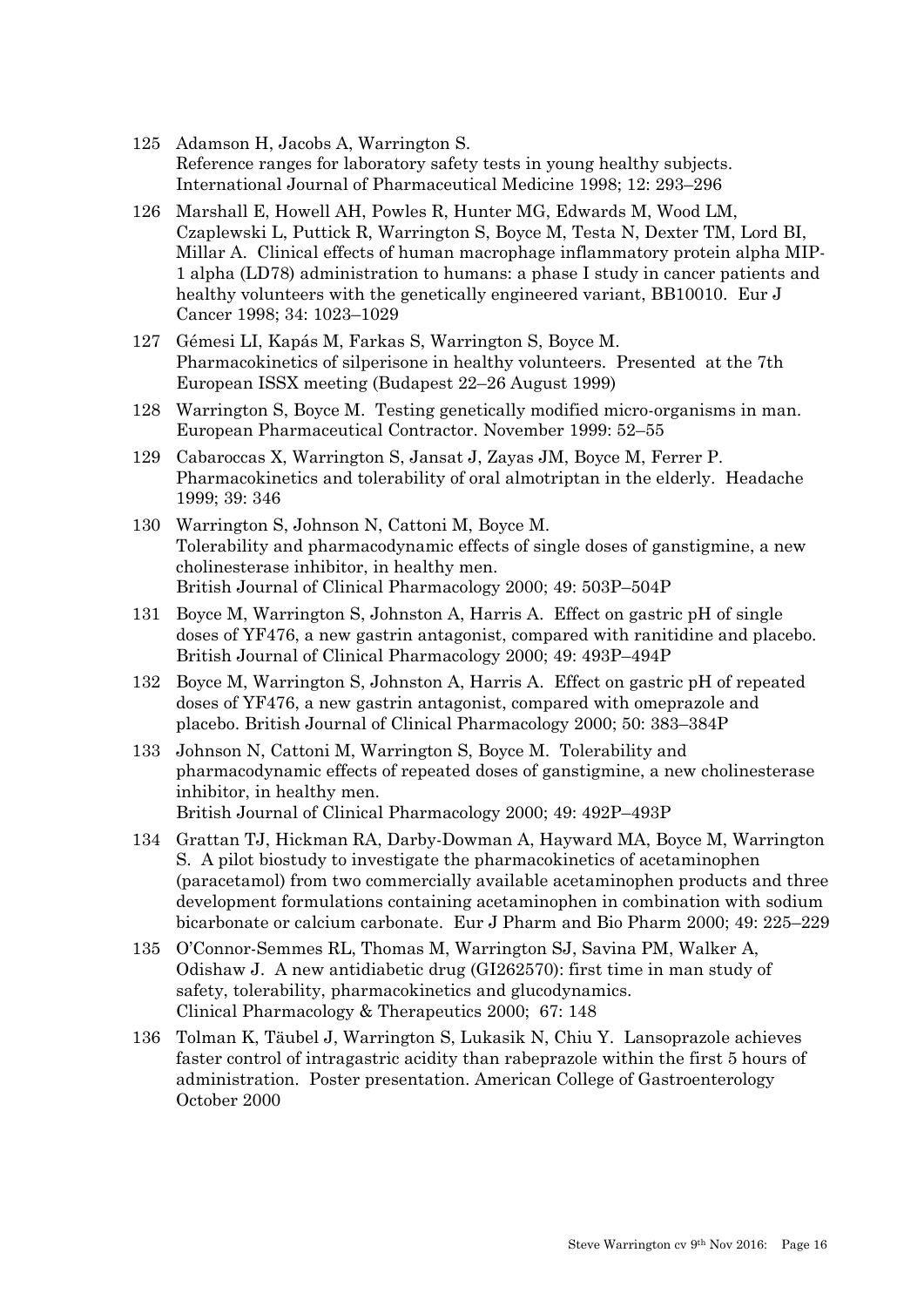- 137 Bryan S, Kananbar V, Matti S, Leckie MJ, Khan J, Renzetti L, Rames A, Boyce M, Warrington S, Hansel T, Holgate ST, O'Connor BJ, Barnes PJ. Effects of interleukin-12 on eosinophils, airway reactivity and the late asthmatic response. Lancet 2000; 356: 2149–2153
- 138 Boyce M, Dunn K, Warrington S. Hemodynamic and electrocardiographic effects of almotriptan in healthy volunteers. Journal of Cardiovascular Pharmacology 2001; 37:280–289
- 139 Baisley K, Warrington S, Tejura B, Morocutti A, Miller N. Rabeprazole 20 mg compared with esomeprazole 40 mg in the control of intragastric pH in healthy volunteers. Poster presentations at British Society of Gastroenterology Annual Meeting, Birmingham, March 2002 ; and World Congress of Gastroenterology, Thailand, March 2002
- 140 Baisley KJ, Tejura B, Morocutti A, Miller NM, Warrington SJ. Rabeprazole 10 mg is equivalent to esomeprazole 20 mg in control of gastric pH in healthy volunteers. Am J Gastroenterol 2001: 96 (Suppl): S48
- 141 Warrington S, Tejura B, Boyce M, Morocutti A, Miller N. Rabeprazole is more potent than esomeprazole in control of gastric pH in healthy volunteers. Poster presentation. United European Gastroenterology Week, Amsterdam, Oct 2001, & American College of Gastroenterology, Las Vegas, Oct 2001
- 142 Warrington S, Baisley K, Boyce M, Tejura B, Morocutti A, Miller N. Effects of rabeprazole, 20 mg, or esomeprazole, 20 mg, on 24-h intragastric pH and serum gastrin in healthy subjects. Aliment Pharmacol Ther 2002;16:1301–7.
- 143 Warrington S, Boyce M. Safety and pharmacokinetics of single, oral doses (12.5 mg) of almotriptan in young adults and the elderly. Submitted for publication
- 144 Boyce M, Warrington S, Lewis Y, Nentwich H, Harris A. Adaptation to the antisecretory effect of YF476, a new gastrin antagonist, in healthy men. Brit J Clin Pharmacol 2002; 53: 437P
- 145 Boyce M, Dunn K, Lewis Y, Wicks J, Warrington S. Potential impact of the European Clinical Trials Directive on UK phase I studies. Brit J Clin Pharmacol 2002; 53: 417P
- 146 Boyce M, Bowell A, Clark E, Dunn K, Evans A, Johnson R, Norris V, Warrington S. Assessment by questionnaire of the process of informing study subjects. Brit J Clin Pharmacol 2002; 53: 436P
- 147 Baisley KJ, Boyce MJ, Pradhan R, Warrington SJ. Pharmacokinetics, safety and tolerability of three dose regimens of buccal adhesive testosterone tablets in healthy men suppressed with leuprorelin. Journal of Endocrinology 2002; 175: 813–819
- 148 Boyce M, Warrington S. Analysis of 312 studies of investigational medicinal products in healthy subjects to assess the impact of the European Union Clinical Trials Directive. Int J Pharmaceut Med 2002; 16: 179–183
- 149 Carey W, Warrington S, Boyce M, Luria X. Inhibition of the histamine wheal by ebastine compared with cetirizine, fexofenadine and loratadine at steady state. Drugs Exptl Clin Res. 2002: 28: 243–247.
- 150 Warrington S, Cole T, Baisley K, Boyce M. Effects of the selective COX-2 inhibitor, flosulide on renal homeostasis in salt-loaded men. Presentation to the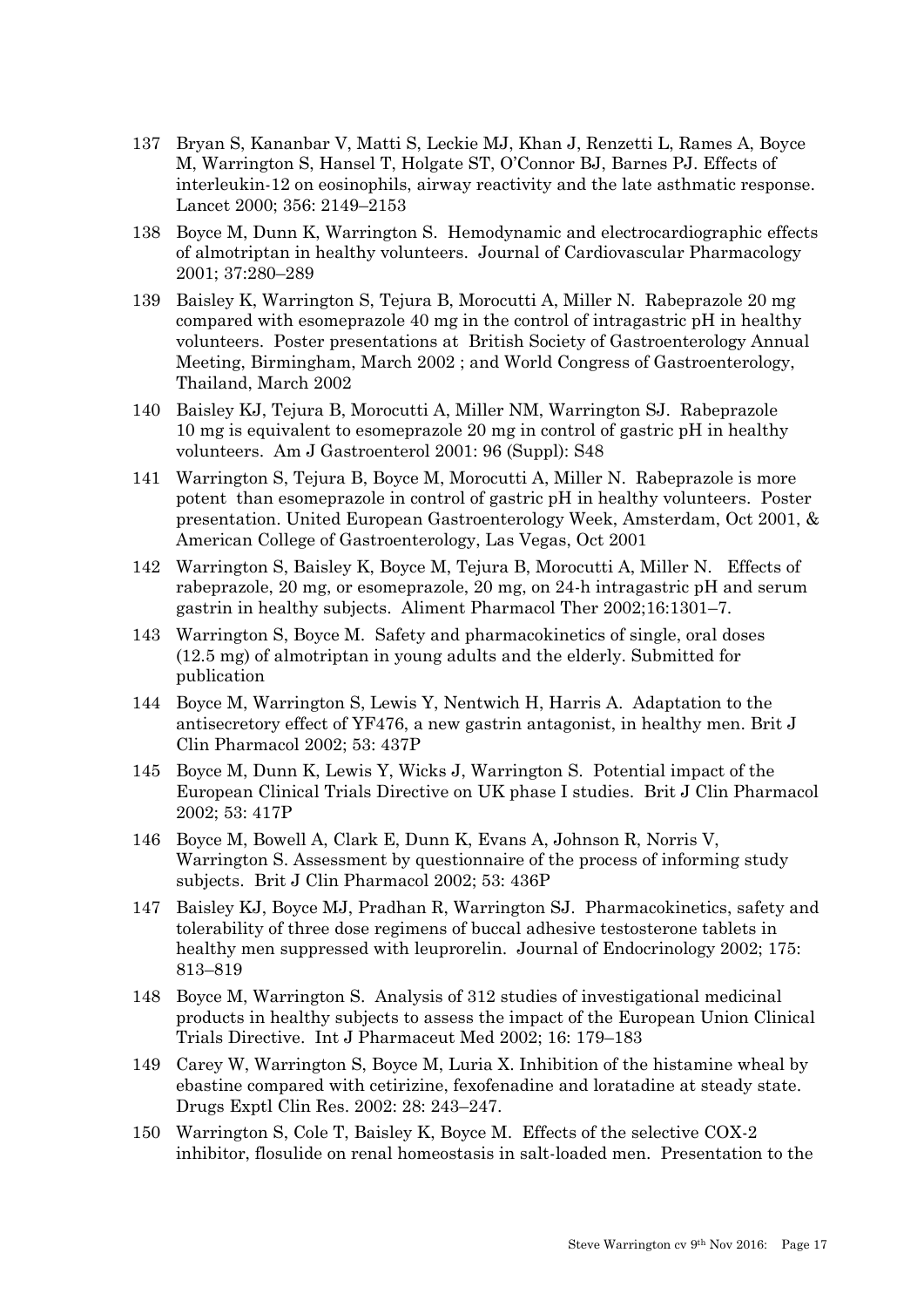Clinical Section of the British Pharmacological Society Meeting, Brighton,  $7-10$ January 2003. 162P

- 151 Clark E, Boyce M, Warrington S, Johnston A, Suzuki N, Cho N, Dote N, Nishizawa A, Furuya S. Effects of single doses of TAK-013, a new non-peptide orally active gonadotropin-releasing hormone antagonist, in healthy young men. Brit J Clin Pharmacol 2003; 55: 443P
- 152 Boyce M, Nentwich H, Melbourne W & Warrington S. TOPS: The overvolunteering prevention system. Brit J Clin Pharmacol 2003; 55: 448P–449P
- 153 Clarke A, Johnson ES, Mallard N, Corn TH, Johnston A, Boyce M, Warrington S, MacMahon DG. A new low-dose formulation of selegiline: clinical efficacy, patient preference and selectivity for MAO-B inhibition. J Neural Transmission; 2003; 110: 1257–1271.
- 154 Carey W, Clark E, Warrington S, Boyce M, Kerns W, Fishman P, Cohn I, Silverman M. Single oral doses of CF101, a new adenosine A3 receptor agonist, in healthy men. Brit J Pharmacol 2003; 140 (Suppl): 25P.
- 155 Troostenburg A, Clark E, Warrington S, Boyce M, Kerns W, Fishman P, Cohn I, Silverman M. Repeated oral doses of CF101, a new adenosine A3 receptor agonist, in healthy men. Brit J Pharmacol 2003; 140 (Suppl): 26P.
- 156 Porter JB, Waldmeier F, Bruin G, Shah F, Hazell K, Warrington S, et al. Pharmacokinetics, metabolism and elimination of the iron chelator drug ICL670 in  $\beta$ -thalassemia patients. Presentation to American Society of Haematology, San Diego, California 6–9 December 2003.
- 157 A-R van Troostenburg, D Lee, TR Jones, JA Dyck-Jones, MH Silverman, GN Lam, S J Warrington. Safety, tolerability and pharmacokinetics of subcutaneous Å6, and 8-amino acid peptide with anti-angiogenic properties, in healthy men. Int J Clin Pharmacol Ther 2004; 42: 253–259
- 158 Boyce M, Baisley K, Clark E, Warrington S. Are published normal ranges of serum testosterone too high? Results of a cross-sectional survey of serum testosterone and luteinising hormone in healthy men. Brit J Urology Int 2004; 94: 881-885.
- 159 Ravic M, Warrington S, Boyce M, Dunn K, Johnston A. Repeated dosing with donepezil does not affect the safety, tolerability, or pharmacokinetics of singledose thioridazine. Brit J Clin Pharmacol 2004; 58:S1: 34–40
- 160 van Troostenburg AR, Clark EV, Carey WD, Warrington SJ, Kerns WD, Cohn I, Silverman MH, Bar-Yehuda S, Fong KL, Fishman P. Tolerability, pharmacokinetics and concentration-dependent hemodynamic effects of oral CF101, an A3 adenosine receptor agonist, in healthy young men. Int J Clin Pharmacol Ther 2004; 42:534–542
- 161 Curtis LD, Brown A, Comer MB, Senior JM, Warrington SJ, Dawson KM. Pharmacokinetics and pharmacodynamics of BB-10153, a thrombin-activatable plasminogen, in healthy volunteers. Journal of Thrombosis & Haemostasis. 2005; 3:1180–1186
- 162 Erlandsson K, Sivananthan T, Lui D, Spezzi A, Townsend CE, Mu S, Lucas R, Warrington S, Ell PJ. Measuring SSRI occupancy of SERT using the novel tracer [ <sup>123</sup>I]ADAM: a SPECT validation study. Eur J Nucl Med Mol Imaging. 2005; 32:1329–1336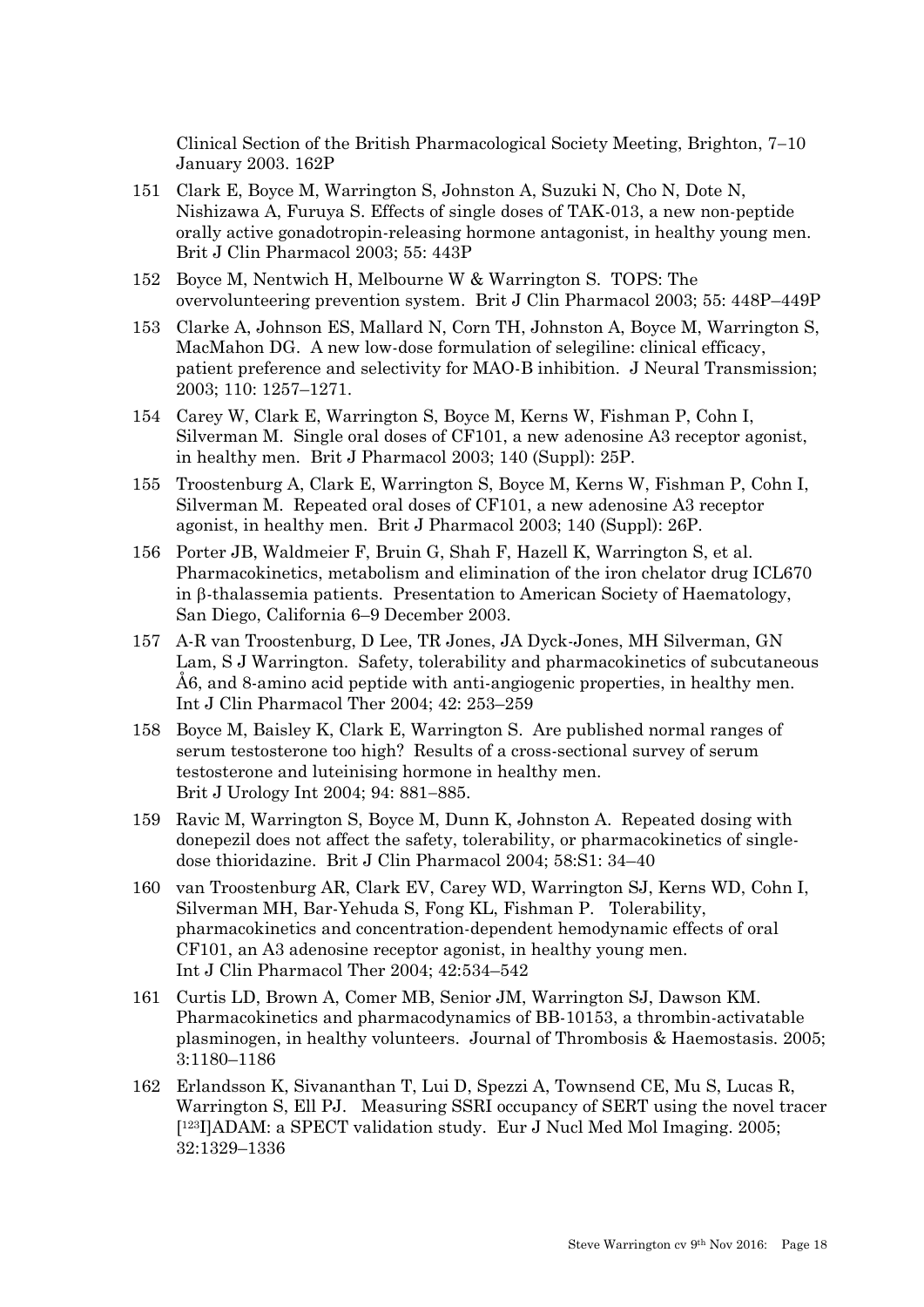- 163 Norris V, Baisley KJ, Calder N, van Troostenburg AR, Warrington SJ Assessment of the Accusway Plus system in measuring the effect of lorazepam on body sway in healthy volunteers. Int J Pharm Med 2005; 19:233–238
- 164 Warrington S, Baisley K, Dunn K, Boyce M, Morocutti A. Effects of single doses of rabeprazole 20 mg and esomeprazole 40 mg on 24-h intragastric pH in healthy subjects. Eur J Clin Pharmacol 2006; 62:685–691
- 165 Rossenu S, Cleton A, Rusch S, Janssens L, Remmerie B, Warrington S, Eerdekens M, Boom S. Extended release formulation of paliperidone shows dose proportional pharmacokinetics. The AAPS Journal 2006; 8 (S2): Abstract T3123
- 166 Tolman KG, Täubel J, Warrington S, Chiu YL, Pilmer BL, Pan WJ. Comparison of the effects of single and repeated oral doses of lansoprazole and rabeprazole on ambulatory 24-hour intragastric pH in healthy volunteers. Clin Drug Investig 2006; 26:21–28
- 167 Warrington S. Clinical pharmacology in the headlines: reflections on the TGN1412 Trial. PA2 Volume 4 Issue 2. July 2006
- 168 Norris V, Baisley K, Dunn K, Warrington S, Morocutti A. Combined analysis of three crossover clinical pharmacology studies of effects of rabeprazole and esomeprazole on 24-h intragastric pH in healthy volunteers. Aliment Pharmacol Ther 2007; 25:501–510.
- 169 Warrington S, Baisley K, Lee D, Lomax K, Delemos B, Boyce M, Morocutti A. Pharmacodynamic effects of single doses of rabeprazole 20 mg and pantoprazole 40 mg in patients with GERD and nocturnal heartburn. Aliment Pharmacol Ther 2007; 25:511–517.
- 170 Andrews J , Honeybourne D, Ashby J, Jevons G , Fraise A, Fry P, Warrington S, Hawser S and Wise R. Concentrations in plasma, epithelial lining fluid, alveolar macrophages and bronchial mucosa after a single intravenous dose of 1.6 mg/kg of iclaprim (AR-100) in healthy men. J Antimicrob Chemother 2007; 60: 677–680.
- 171 Addy C, Li S, Warrington S et al. Safety, tolerability, pharmacokinetics and pharmacodynamic properties of taranabant, a novel selective cannabinoid-1 receptor inverse agonist, for the treatment of obesity: results from a double-blind, placebo-controlled, single oral dose study in healthy volunteers. J Clin Pharm Online 7 Feb 2008.
- 172 Wade A, Pawsey S, Whale H, Boyce M and Warrington S. Pharmacokinetics of two 6-day frovatriptan dosing regimens used for the short-term prevention of menstrual migraine: a phase I, randomized, double-blind, placebo-controlled, twoperiod crossover, single-centre study in healthy female volunteers. Clin Drug Investig 2009; 29: 325–337.
- 173 Felix Waldmeier, Gerard J Bruin, Ulrike Glaenzel, Katharine Hazell, Romain Sechaud, Steve Warrington, John B Porter. Pharmacokinetics, metabolism and disposition of deferasirox in β-thalassemia patients with transfusion-dependent iron overload who are at pharmacokinetic steady state. Drug Metabolism and Disposition 2010; 38: 808–816
- 174 Lister N, Warrington S, Boyce M et al. The pharmacokinetics, safety and tolerability of ascending doses of sublingual fentanyl (KW-2246) in Japanese subjects, with and without naltrexone. J Clin Pharm 2011; 51: 1195–1204
- 175 Warrington S, Nagakawa S, Hounslow N. Comparison of the pharmacokinetics of pitavastatin by formulation and ethnic group: an open-label, single-dose, two-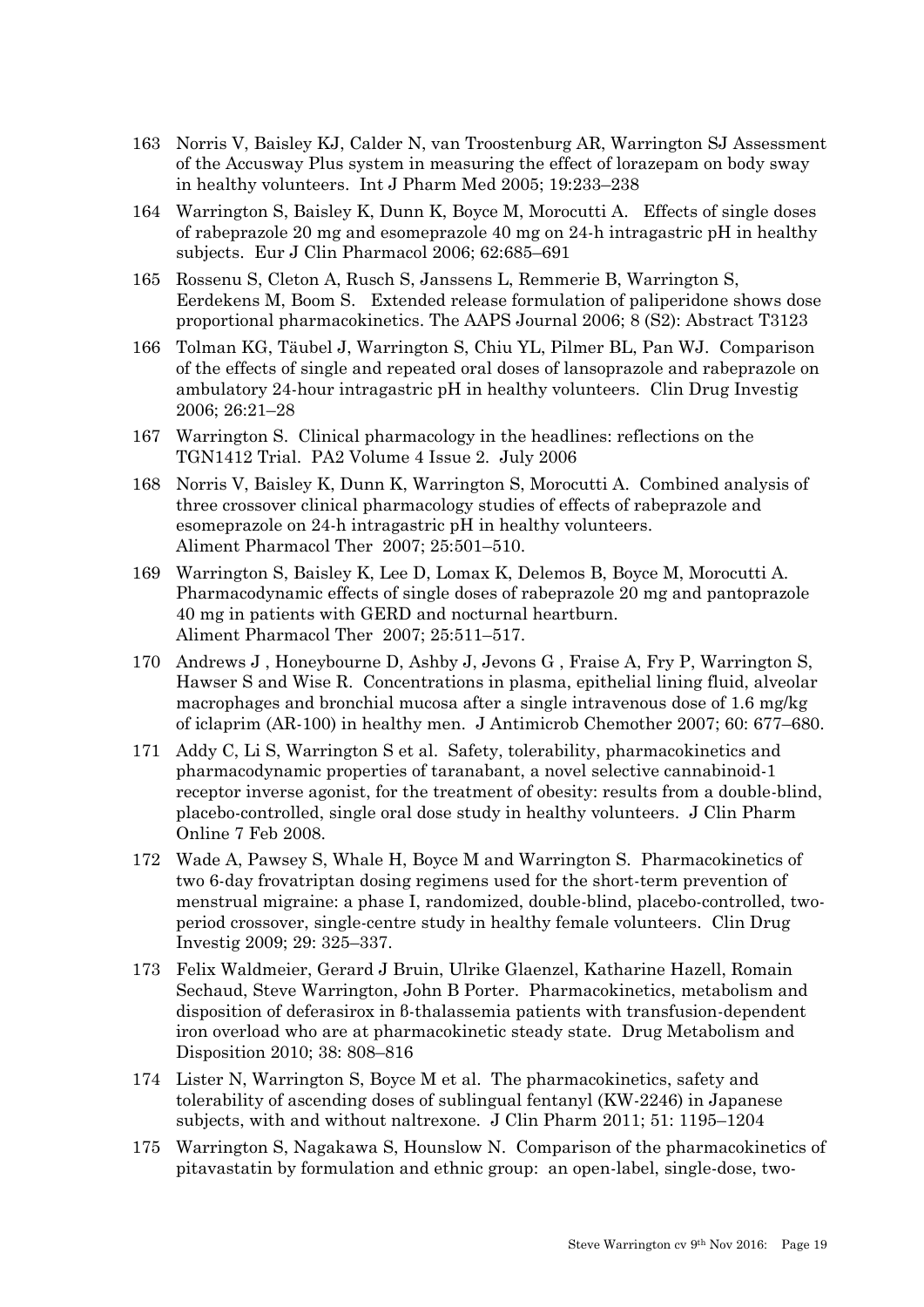way crossover pharmacokinetic study in healthy Caucasian and Japanese men. Clin Drug Investig 2011; 31: 735–43

- 176 Boyce M, Baisley K, Warrington S. Pharmacokinetic interaction between domperidone and ketoconazole leads to QT prolongation in healthy volunteers: a randomized, placebo-controlled, doubleblind, crossover study. Br J Clin Pharmacol 2011: 73: 411–421
- 177 Warrington S, Lee C, Otabe A, Narita T, Polnjak O, Pirags V, Krievins D. Acute and multiple-dose studies to determine the safety, tolerability, and pharmacokinetic profile of advantame in healthy volunteers. Food & Chemical Toxicology 2011; 49: S77–S83
- 178 Boyce M, Walther M, Nentwich H, Kirk J, Smith S, Warrington S. TOPS: an internet-based system to prevent healthy subjects from over-volunteering for clinical trials. Eur J Clin Pharmacol 2012; 68: 1019–1024
- 179 Boyce M, David O, Darwin K, Mitchell T, Johnston A, Warrington S. Single oral doses of netazepide (YF476), a gastrin receptor antagonist, cause dose dependent, sustained increases in gastric pH compared with placebo and ranitidine in healthy subjects. Aliment Pharmacol Ther 2012; 36: 181–189
- 180 Furuta S, Smart C, Hackett A, Benning R, Warrington S. Pharmacokinetics and metabolism of [14C]anagliptin, a novel dipeptidyl peptidase-4 inhibitor, in humans. Xenobiotica 2013; 43: 432–442
- 181 [Scott G,](http://www.ncbi.nlm.nih.gov/pubmed?term=Scott%20G%5BAuthor%5D&cauthor=true&cauthor_uid=22803642) [Ahmad I,](http://www.ncbi.nlm.nih.gov/pubmed?term=Ahmad%20I%5BAuthor%5D&cauthor=true&cauthor_uid=22803642) [Howard K,](http://www.ncbi.nlm.nih.gov/pubmed?term=Howard%20K%5BAuthor%5D&cauthor=true&cauthor_uid=22803642) [MacLean D,](http://www.ncbi.nlm.nih.gov/pubmed?term=MacLean%20D%5BAuthor%5D&cauthor=true&cauthor_uid=22803642) [Oliva C,](http://www.ncbi.nlm.nih.gov/pubmed?term=Oliva%20C%5BAuthor%5D&cauthor=true&cauthor_uid=22803642) [Warrington S,](http://www.ncbi.nlm.nih.gov/pubmed?term=Warrington%20S%5BAuthor%5D&cauthor=true&cauthor_uid=22803642) [Wilbraham D,](http://www.ncbi.nlm.nih.gov/pubmed?term=Wilbraham%20D%5BAuthor%5D&cauthor=true&cauthor_uid=22803642) [Worthington P.](http://www.ncbi.nlm.nih.gov/pubmed?term=Worthington%20P%5BAuthor%5D&cauthor=true&cauthor_uid=22803642) Double-blind, randomized, placebo-controlled study of safety, tolerability, pharmacokinetics and pharmacodynamics of TAK-683, an investigational metastin analogue in healthy men. [Br](http://www.ncbi.nlm.nih.gov/pubmed/22803642) J Clin Pharmacol 2013; 75: 381–391
- 182 Boyce M, Warrington S. Effect of repeated doses of netazepide, a gastrin receptor antagonist, omeprazole, and placebo on 24 hour gastric acidity and gastrin in healthy subjects. Br J Clin Pharmacol 2013; 76: 680–688
- 183 Boyce M, Warrington S, Black JW. Netazepide, a gastrin/CCK2 receptor antagonist, causes dose-dependent, persistent inhibition of the responses to pentagastrin in healthy subjects. Br J Clin Pharmacol 2013; 76: 689–698
- 184 Lappin G, Boyce MJ, Matzow T, Lociuro S, Seymour M, Warrington SJ. A microdose study of 14C-AR-709 in healthy men: pharmacokinetics, absolute bioavailability and concentrations in key compartments of the lung. Eur J Clin Pharmacol. 2013; 69: 1673–1682
- 185 Boyce M, Walther M, Kirk J, Smith, S, Warrington S. Survey of users of TOPS, an internet-based system to prevent healthy subjects from overvolunteering for clinical trials. Eur J Clin Pharmacol 2013; 69: 1757–1760
- 186 Tranter E, Peters G, Boyce M, Warrington S. Giving monoclonal antibodies to healthy volunteers in phase 1 trials: is it safe? Br J Clin Pharmacol 2013; 76: 164–172
- 187 Coelho T, Adams D, Silva A, Lozeron P, Hawkins PN, Mant T, Perez J, Chiesa J, Warrington S, Tranter E, Munisamy M, Falzone R, Harrop J, Cehelsky J, Bettencourt BR, Geissler M, Butler JS, Sehgal A, Meyers RE, Chen Q, Borland T, Hutabarat RM, Clausen VA, Alvarez R, Fitzgerald K, Gamba-Vitalo C, Nochur SV, Vaishnaw AK, Sah DW, Gollob JA, Suhr OB